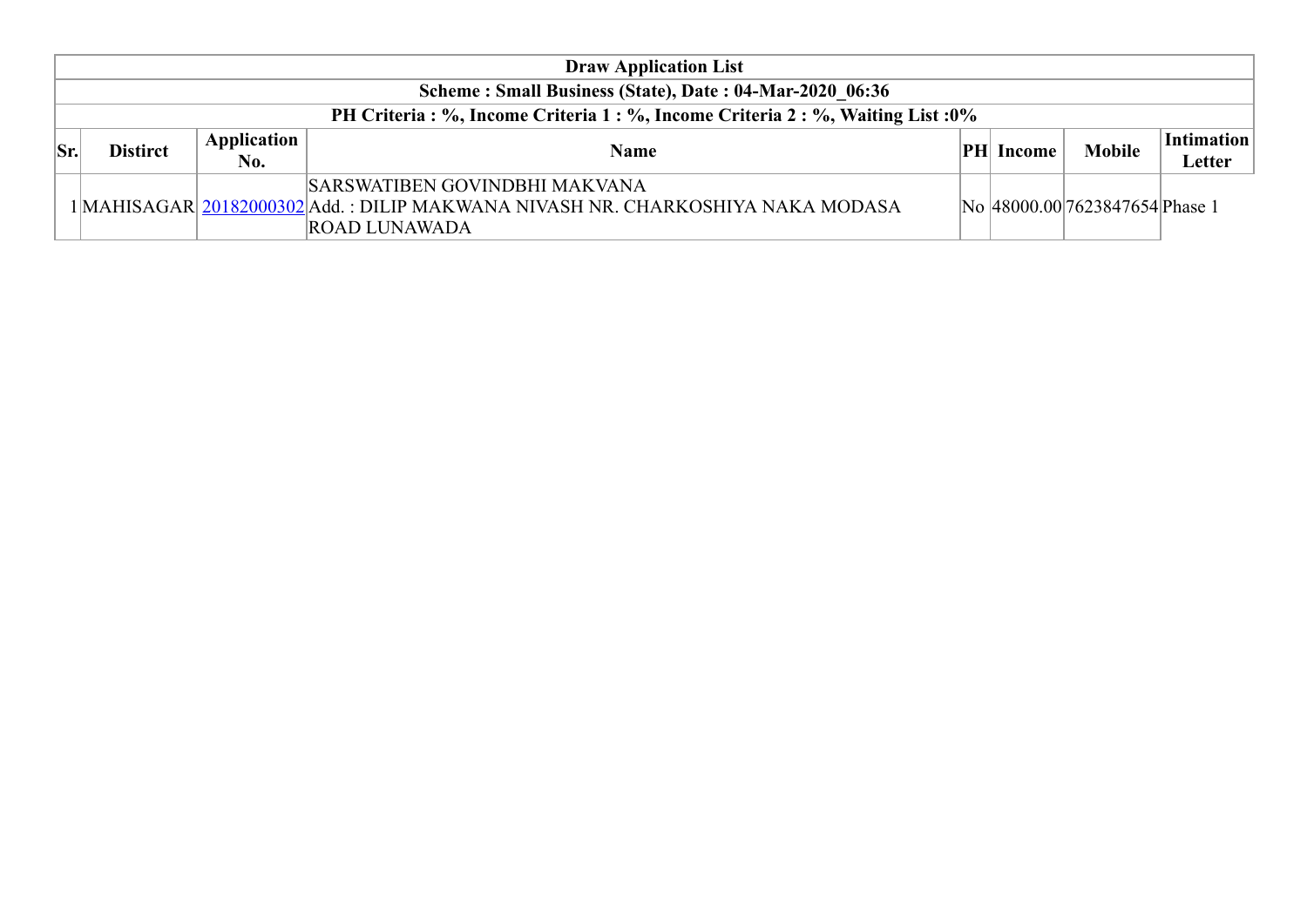| <b>Draw Application List</b>                            |                                     |                                                                                  |  |                  |                                |                          |  |  |
|---------------------------------------------------------|-------------------------------------|----------------------------------------------------------------------------------|--|------------------|--------------------------------|--------------------------|--|--|
| Scheme: Small Business (State), Date: 04-Mar-2020 06:36 |                                     |                                                                                  |  |                  |                                |                          |  |  |
|                                                         |                                     | PH Criteria : %, Income Criteria 1 : %, Income Criteria 2 : %, Waiting List : 0% |  |                  |                                |                          |  |  |
|                                                         | <b>Sr.</b> Distirct Application No. | <b>Name</b>                                                                      |  | <b>PH</b> Income |                                | Mobile Intimation Letter |  |  |
| $1 $ <b>BOTAD</b>                                       |                                     | $\frac{20182004766}{\text{Add.}: \text{AT-LIMBALA TA-GADHADA}}$                  |  |                  | No 36000.00 8140803784 Phase 1 |                          |  |  |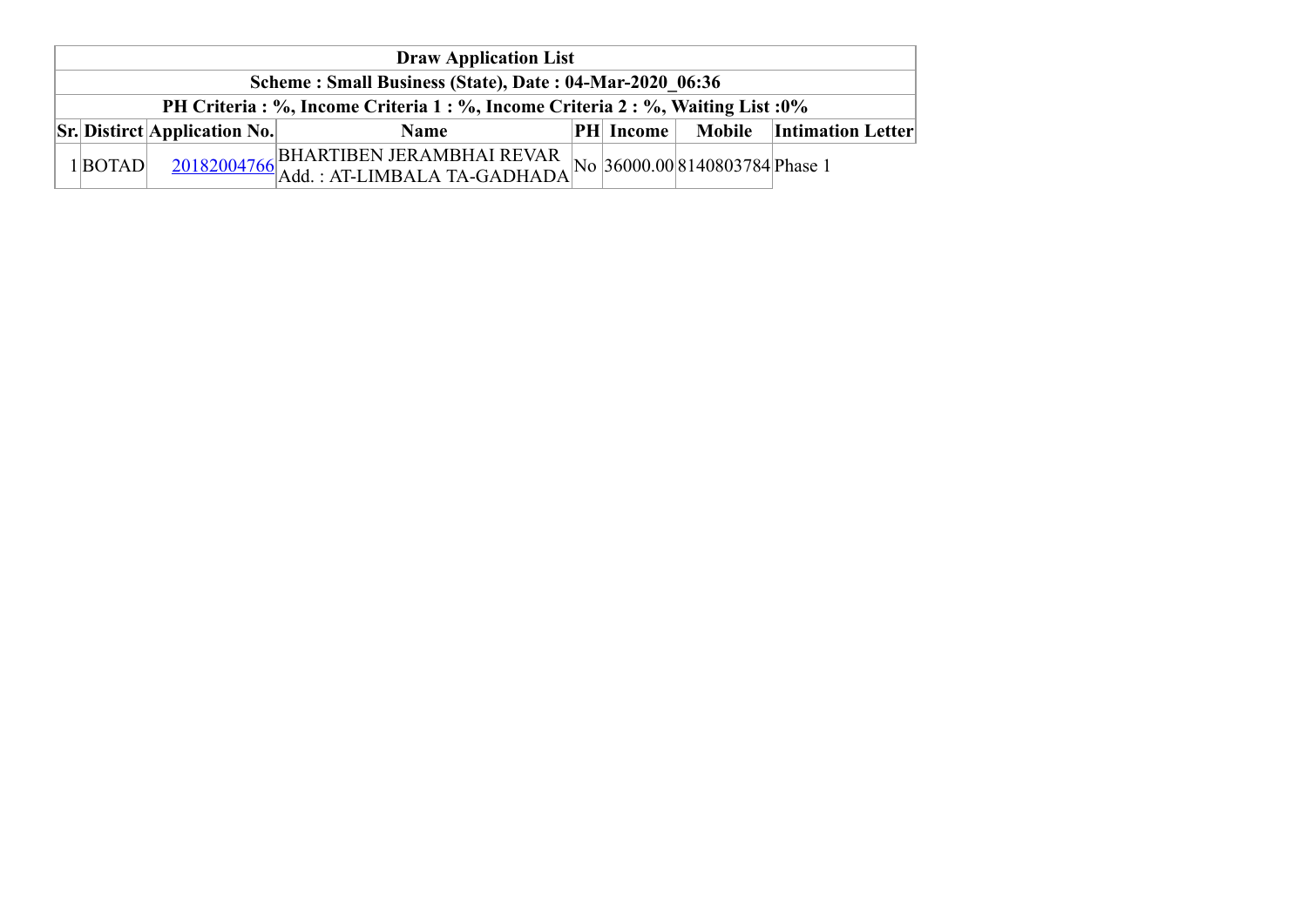|                     |                           | <b>Draw Application List</b>                                                                                       |           |                                 |                             |
|---------------------|---------------------------|--------------------------------------------------------------------------------------------------------------------|-----------|---------------------------------|-----------------------------|
|                     |                           | Scheme: Small Business (State), Date: 04-Mar-2020 06:36                                                            |           |                                 |                             |
|                     |                           | PH Criteria : %, Income Criteria 1 : %, Income Criteria 2 : %, Waiting List : 0%                                   |           |                                 |                             |
| <b>Sr. Distirct</b> | <b>Application</b><br>No. | <b>Name</b>                                                                                                        | PH Income | <b>Mobile</b>                   | <b>Intimation</b><br>Letter |
| $1$ KUTCH           | 20182003741               | NITESHKUMAR RAYSHI PATALIYA<br>Add.: ANUSUCHIT JATI VAS                                                            |           | No 36000.00 9979664601 Phase 1  |                             |
| $2$ KUTCH           | 20182002133               | <b>HARI KANJI FAFAL</b><br>Add.: NICHAN VAS LODAI TAL BHUJ                                                         |           | No  18000.00 9099196504 Phase 1 |                             |
| 3KUTCH              | 20182000058               | <b>JAGDISH PARSHOTAM DAVE</b><br>Add.: AT POST DESHALPAR GUNTLI TA NAKHATRANA DIST KACHCHH                         |           | No 30000.00 9714358743 Phase 1  |                             |
| 4 KUTCH             | 20182002611               | ALA GANGA HARIJAN<br>Add.: KHARI                                                                                   |           | No  15000.00 9726119948 Phase 1 |                             |
| $5$ KUTCH           | 20182001387               | NILESH NARAN THARU<br>Add.: HARIJAN WAS                                                                            |           | No 36000.00 9712872799 Phase 1  |                             |
| 6KUTCH              | 20182000198               | MAMTABEN HARESHBHAI KARIYA<br>Add.: VANATNAGAR ADHOI                                                               |           | No 22000.00 8141683277 Phase 1  |                             |
| 7KUTCH              | 20182004325               | KARASAN PUNJABHAI THOTIYA<br>Add.: 17 ANUSUCHITWAS AT POST JHUMKHA TAL BHUJ KUTCH                                  |           | No 22000.00 7698657650 Phase 1  |                             |
| 8KUTCH              |                           | <b>SURESH VELJI AMNA</b><br>20182005194 Add.: 149, ASHAPURA STREET, NEAR VACHARADADA TEMPLE, AMNA<br><b>FALIYO</b> |           | No 36000.00 8469525602 Phase 1  |                             |
| 9KUTCH              | 20182001645               | DAMJI AATU MAHESHWARI<br>Add.: KALITALAVDI BHUJ KUTCH                                                              |           | No 70000.00 9537182636 Phase 1  |                             |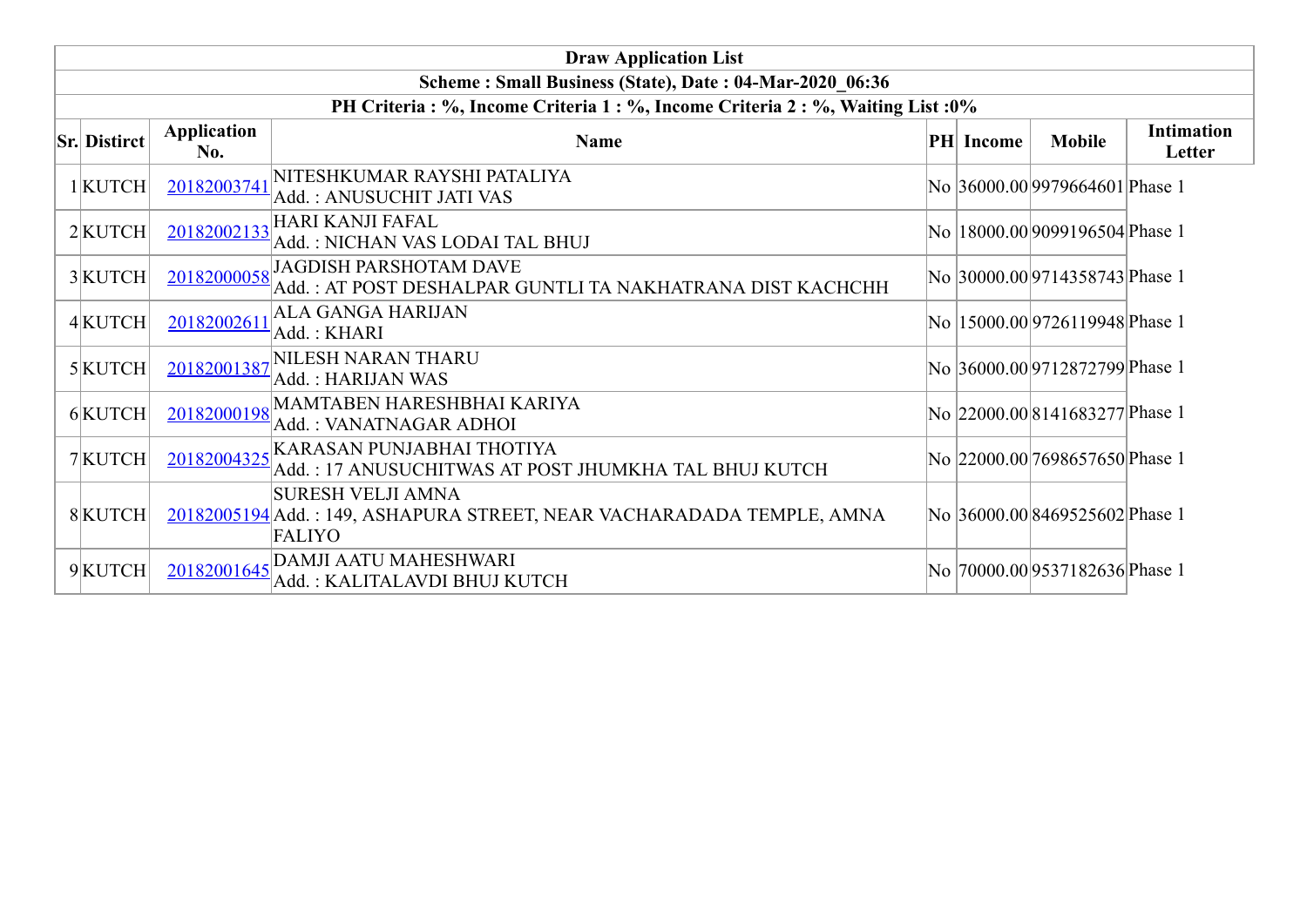|     |                                   |                    | <b>Draw Application List</b>                                                                                |                  |                                |                             |
|-----|-----------------------------------|--------------------|-------------------------------------------------------------------------------------------------------------|------------------|--------------------------------|-----------------------------|
|     |                                   |                    | Scheme: Small Business (State), Date: 04-Mar-2020 06:36                                                     |                  |                                |                             |
|     |                                   |                    | PH Criteria : %, Income Criteria 1 : %, Income Criteria 2 : %, Waiting List : 0%                            |                  |                                |                             |
| Sr. | <b>Distirct</b>                   | Application<br>No. | <b>Name</b>                                                                                                 | <b>PH</b> Income | <b>Mobile</b>                  | <b>Intimation</b><br>Letter |
|     | DEVBHOOMI<br><b>DWARKA</b>        |                    | 20182002564 MUKESHKUMAR AMRUTLAL GEDIYA<br>Add.: TV STATION, NEAR BSNL TOWER, DWARKA                        |                  | No 60000.00 9974327222 Phase 1 |                             |
|     | <b>DEVBHOOMI</b><br><b>DWARKA</b> |                    | NIMUBEN MAHENDRABHAI MAKVANA<br>20182005670 Add.: NEAR TALUKASHALA JAM KALYANPUR TA JAM<br><b>KALYANPUR</b> |                  | No 22000.00 8000866143 Phase 1 |                             |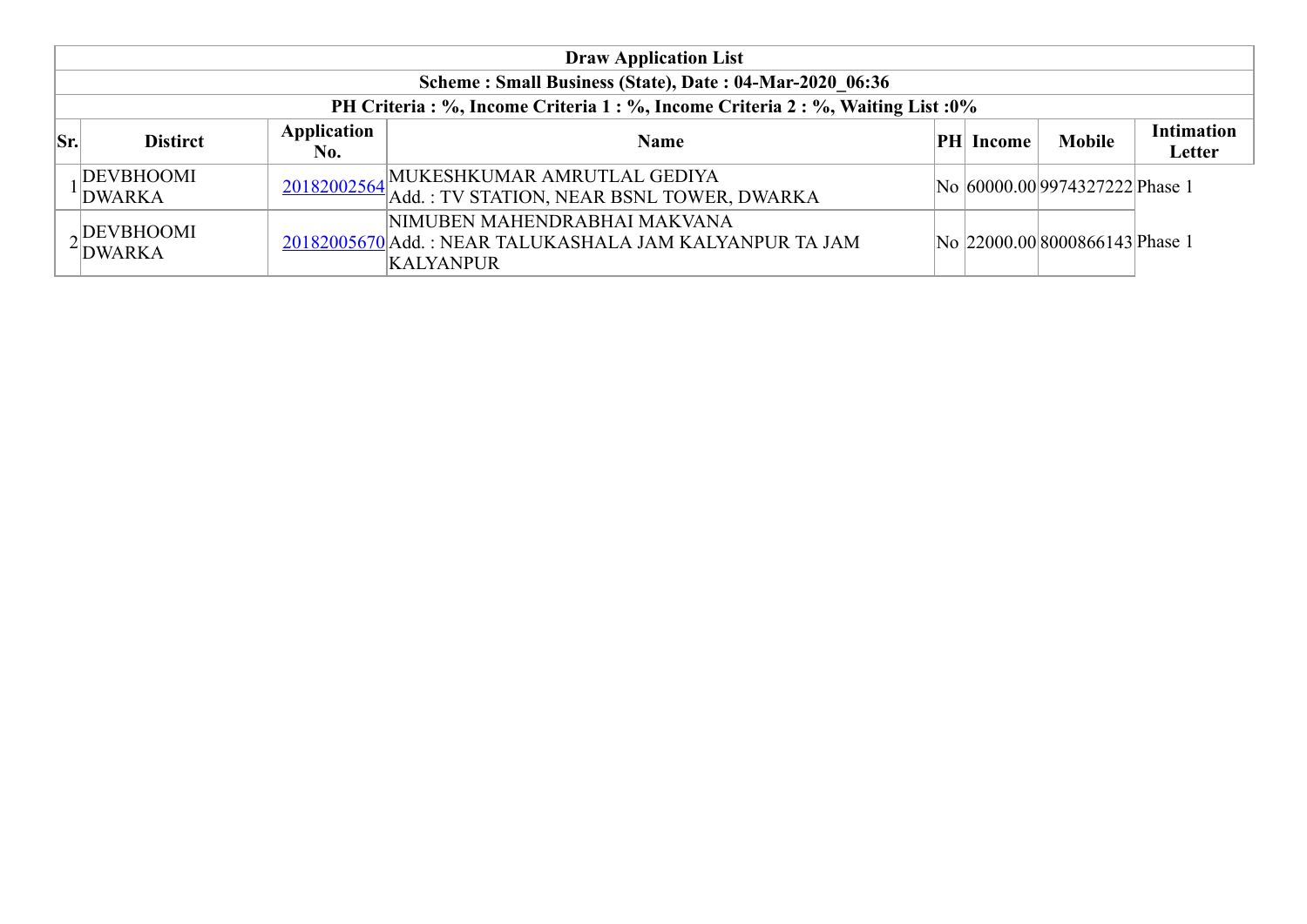|     | <b>Draw Application List</b> |                                                         |                                                                                                                                        |  |                  |                                 |                          |  |  |  |
|-----|------------------------------|---------------------------------------------------------|----------------------------------------------------------------------------------------------------------------------------------------|--|------------------|---------------------------------|--------------------------|--|--|--|
|     |                              | Scheme: Small Business (State), Date: 04-Mar-2020 06:36 |                                                                                                                                        |  |                  |                                 |                          |  |  |  |
|     |                              |                                                         | PH Criteria : %, Income Criteria 1 : %, Income Criteria 2 : %, Waiting List : 0%                                                       |  |                  |                                 |                          |  |  |  |
| Sr. | <b>Distirct</b>              | $\Delta$ pplication No.                                 | <b>Name</b>                                                                                                                            |  | <b>PH</b> Income | Mobile                          | <b>Intimation Letter</b> |  |  |  |
|     | 1ARAVALLI                    |                                                         | 20182000507 SHAILESHKUMAR MANUBHAI SOLANKI<br>20182000507 Add.: AT&PO- LILCHHA TA-BHILODA DIST-ARAVALLI No 49000.00 7622919376 Phase 1 |  |                  |                                 |                          |  |  |  |
|     | $2$ ARAVALLI                 |                                                         | 20182000518 RAJESHBHAI KACHARABHAI PARMAR<br>Add. : AT.PO-KHERADI                                                                      |  |                  | No  12000.00 7576063986 Phase 1 |                          |  |  |  |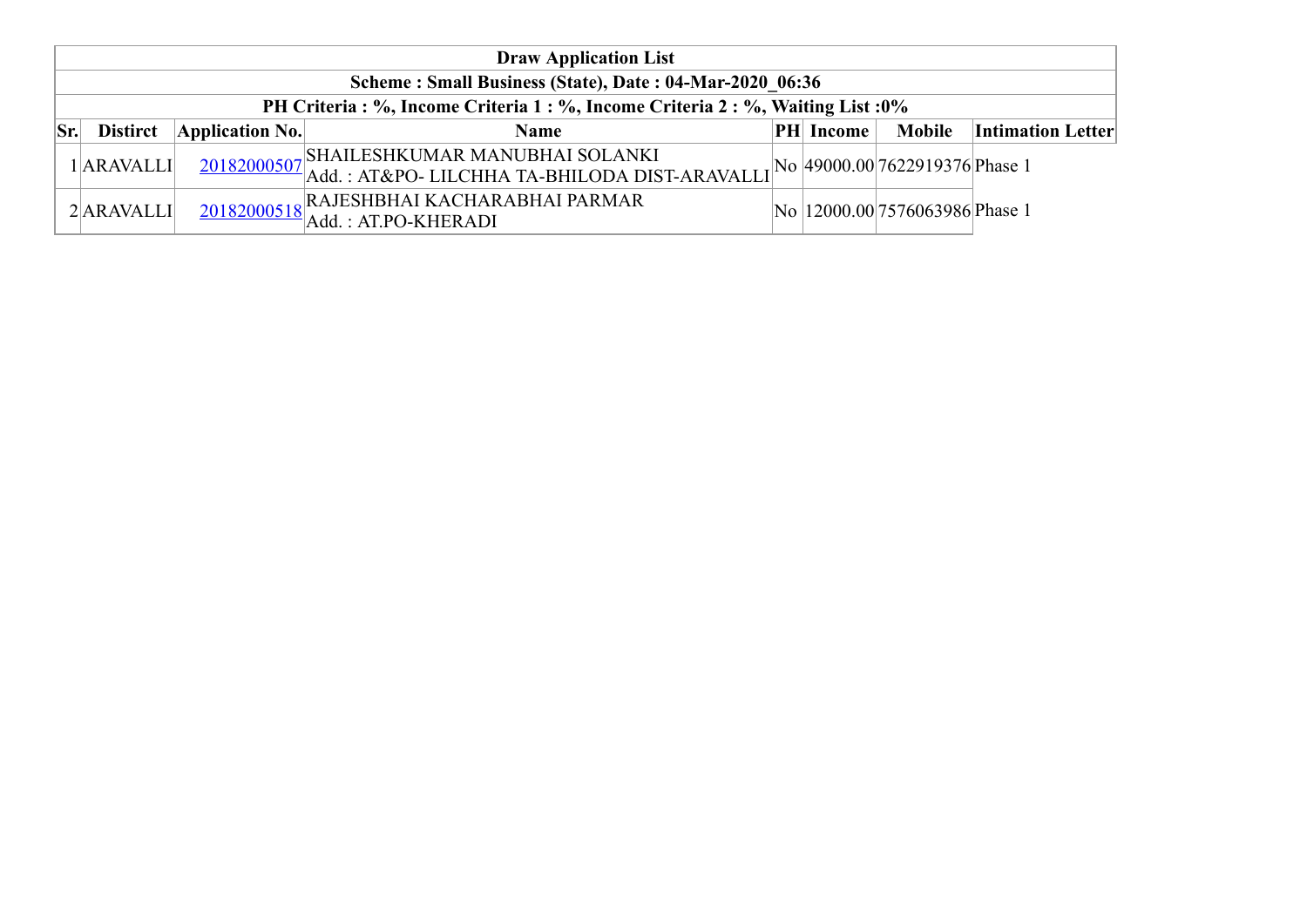|                                                         |                                     | <b>Draw Application List</b>                                                                                                                    |  |           |                                |                          |
|---------------------------------------------------------|-------------------------------------|-------------------------------------------------------------------------------------------------------------------------------------------------|--|-----------|--------------------------------|--------------------------|
| Scheme: Small Business (State), Date: 04-Mar-2020 06:36 |                                     |                                                                                                                                                 |  |           |                                |                          |
|                                                         |                                     | PH Criteria : %, Income Criteria 1 : %, Income Criteria 2 : %, Waiting List : 0%                                                                |  |           |                                |                          |
|                                                         | <b>Sr.</b> Distirct Application No. | <b>Name</b>                                                                                                                                     |  | PH Income | <b>Mobile</b>                  | <b>Intimation Letter</b> |
| $1$ MORBI                                               |                                     | $\frac{20182003284}{\text{Add.}: \text{HARIPAR BHUT KOTDA TA-TANKARA DI-MORBI}}\text{No} \cdot \text{44000.00} \Big  7567564919 \text{Phase 1}$ |  |           |                                |                          |
| $2$ MORBI                                               |                                     | 20182004320 VIJAY LAXMAN PARMAR<br> - 20182004320 Add. : AT PANCHASIYA TA WANKANER DIST MORBI                                                   |  |           | No 45000.00 9898268013 Phase 1 |                          |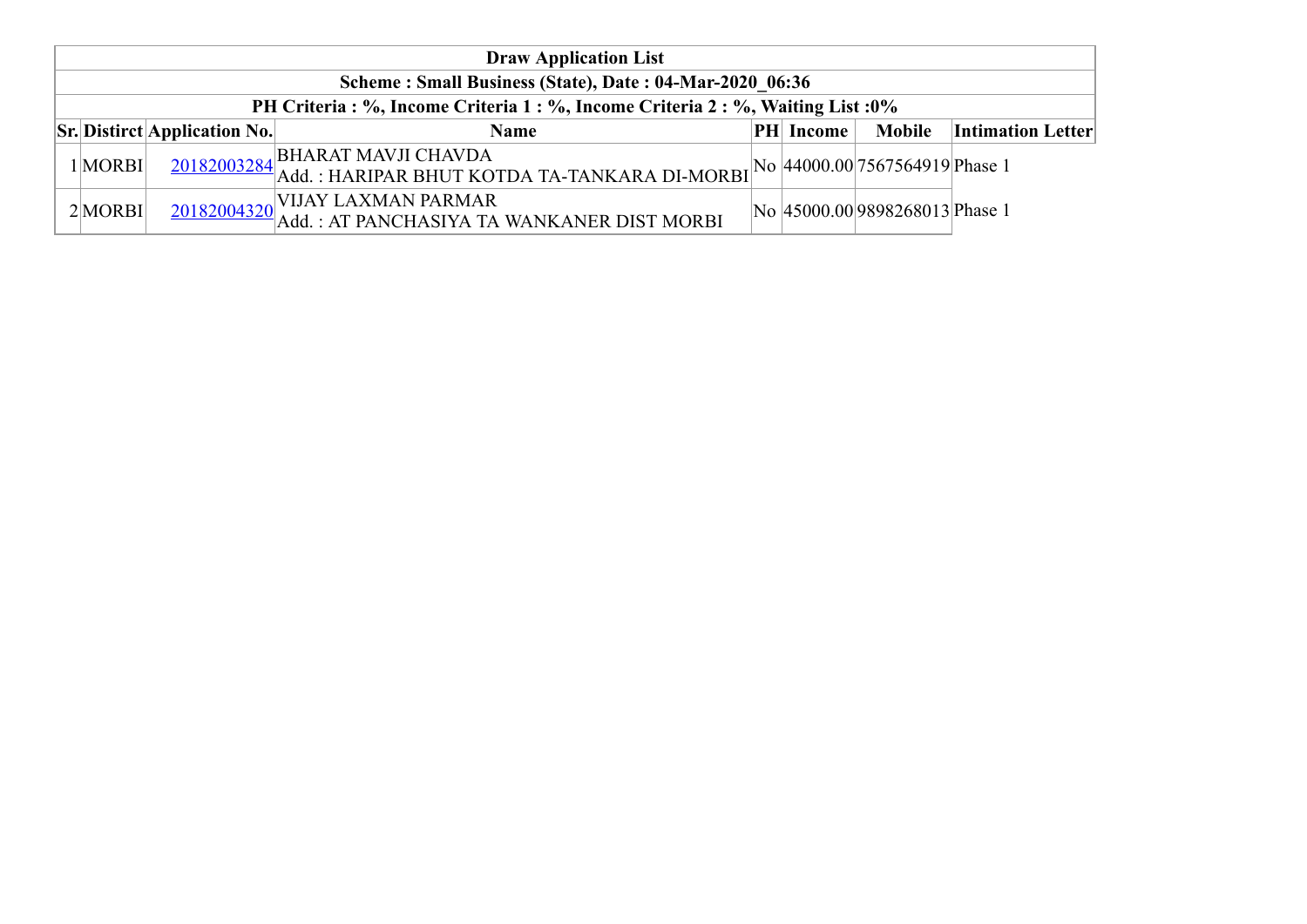|     |                 |                    | <b>Draw Application List</b>                                                                              |    |                  |                                |                             |
|-----|-----------------|--------------------|-----------------------------------------------------------------------------------------------------------|----|------------------|--------------------------------|-----------------------------|
|     |                 |                    | Scheme: Small Business (State), Date: 04-Mar-2020 06:36                                                   |    |                  |                                |                             |
|     |                 |                    | PH Criteria: %, Income Criteria 1: %, Income Criteria 2: %, Waiting List: 0%                              |    |                  |                                |                             |
| Sr. | <b>Distirct</b> | Application<br>No. | <b>Name</b>                                                                                               |    | <b>PH</b> Income | <b>Mobile</b>                  | <b>Intimation</b><br>Letter |
|     | 1CHHOTAUDEPUR   |                    | MAHESHBHAI NANJIBHAI VANKAR<br>20182002421 Add.: KUBHAR FALIYA VASEDI                                     |    |                  | No 20000.00 9727585032 Phase 1 |                             |
|     | 2 CHHOTAUDEPUR  |                    | SURESHBHAI NATHABHAI VANKAR<br>20182002455 Add.: KASBA FALIYA AT-PO-PANVAD TA-KAWANT DI-<br> CHHOTAUDEPUR | No |                  | 5.00 9574803385 Phase 1        |                             |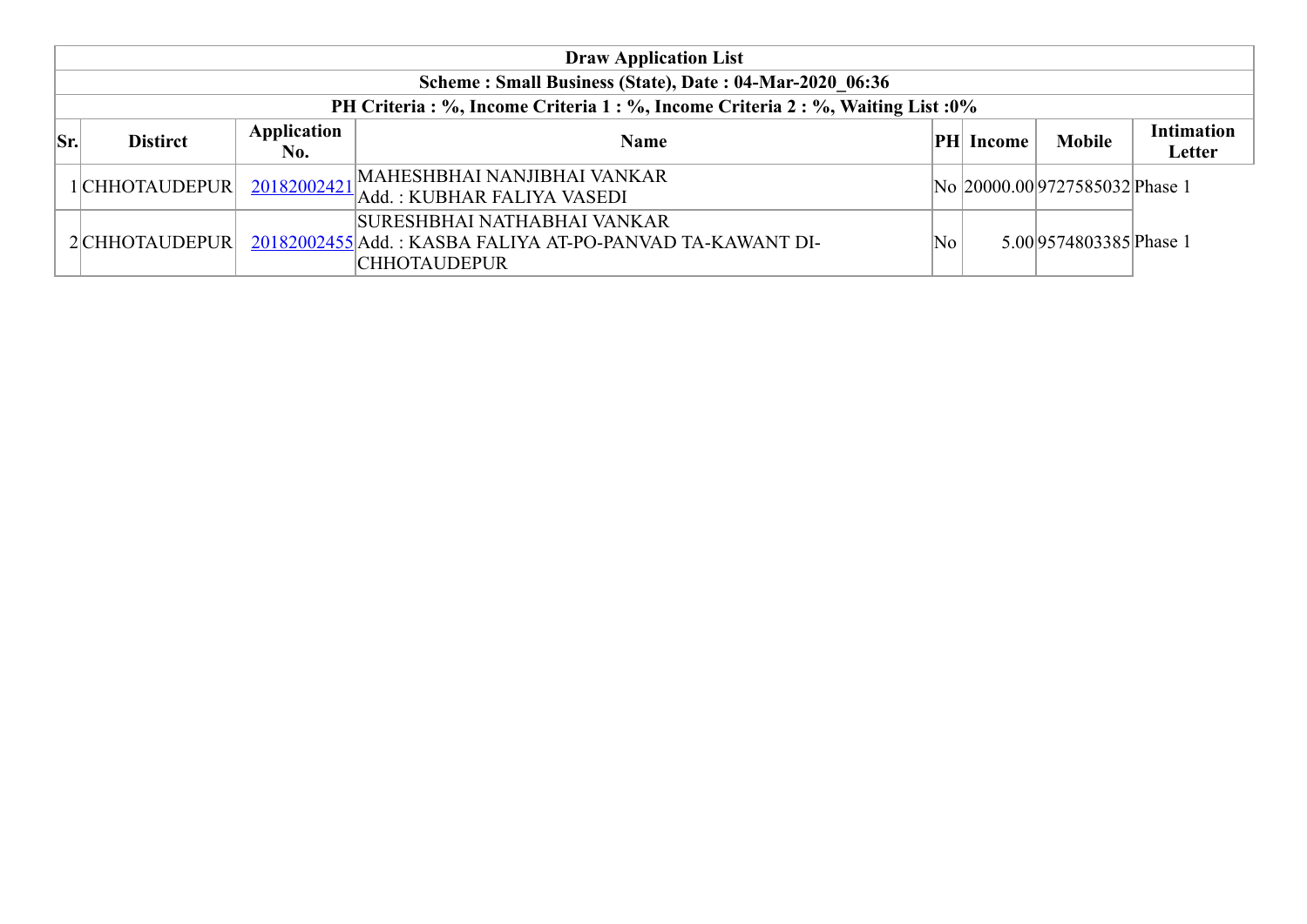|     | <b>Draw Application List</b>                            |                 |                                                                                                                                       |  |                  |  |                                 |  |  |  |
|-----|---------------------------------------------------------|-----------------|---------------------------------------------------------------------------------------------------------------------------------------|--|------------------|--|---------------------------------|--|--|--|
|     | Scheme: Small Business (State), Date: 04-Mar-2020 06:36 |                 |                                                                                                                                       |  |                  |  |                                 |  |  |  |
|     |                                                         |                 | PH Criteria : %, Income Criteria 1 : %, Income Criteria 2 : %, Waiting List : 0%                                                      |  |                  |  |                                 |  |  |  |
| Sr. | <b>Distirct</b>                                         | Application No. | Name                                                                                                                                  |  | <b>PH</b> Income |  | <b>Mobile</b> Intimation Letter |  |  |  |
|     | 1GIR SOMNATH                                            |                 | $\frac{20182004046}{\text{Add.}: \text{VAVDI}} \text{[Add.: VAVDI]} \text{[No]} \text{[36000.00]} \text{[8780433855]} \text{Phase 1}$ |  |                  |  |                                 |  |  |  |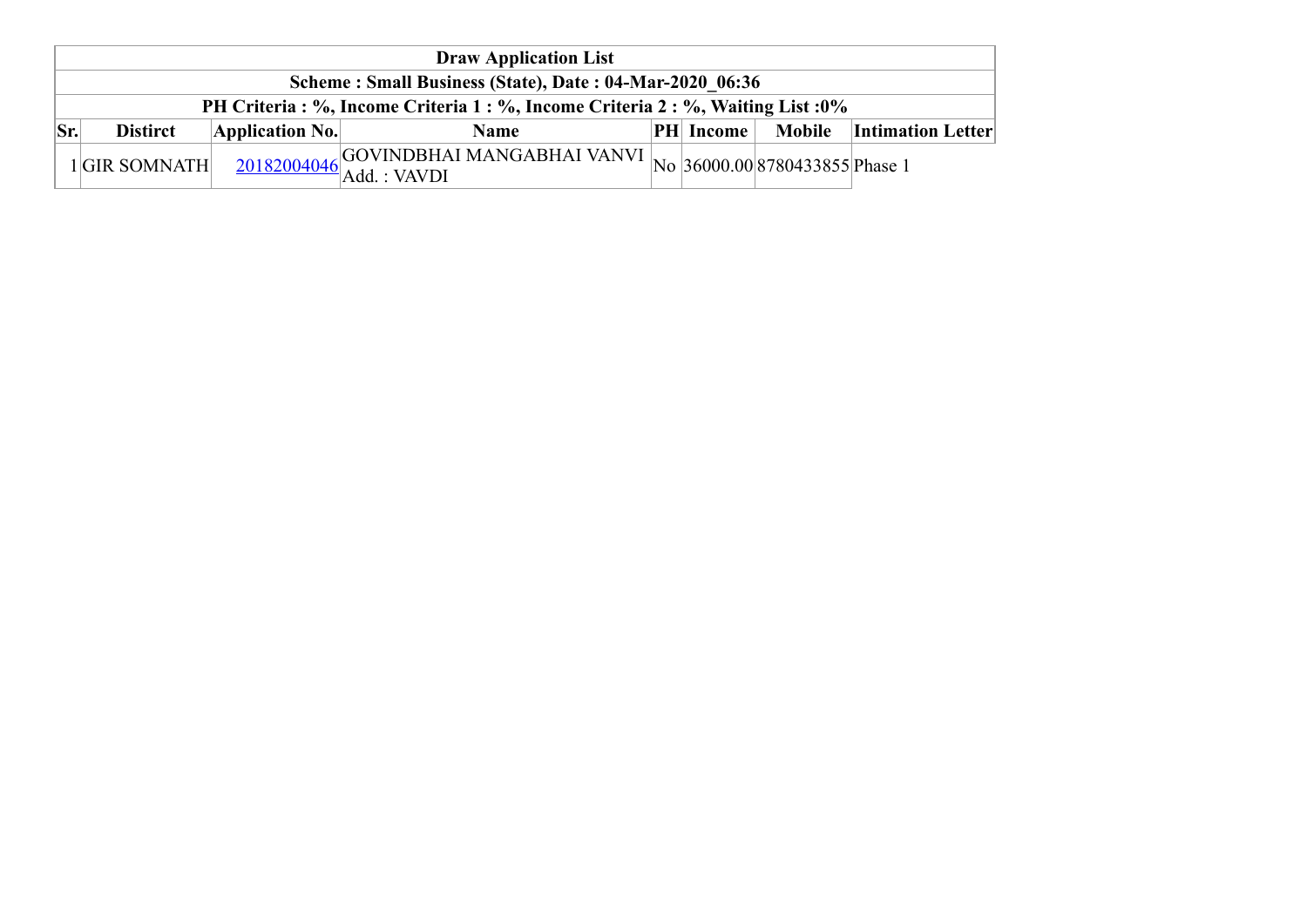|     | <b>Draw Application List</b> |                    |                                                                                                                                                                 |  |           |                                |                             |  |  |  |  |  |
|-----|------------------------------|--------------------|-----------------------------------------------------------------------------------------------------------------------------------------------------------------|--|-----------|--------------------------------|-----------------------------|--|--|--|--|--|
|     |                              |                    | Scheme: Small Business (State), Date: 04-Mar-2020 06:36                                                                                                         |  |           |                                |                             |  |  |  |  |  |
|     |                              |                    | PH Criteria : %, Income Criteria 1 : %, Income Criteria 2 : %, Waiting List : 0%                                                                                |  |           |                                |                             |  |  |  |  |  |
| Sr. | <b>Distirct</b>              | Application<br>No. | <b>Name</b>                                                                                                                                                     |  | PH Income | <b>Mobile</b>                  | <b>Intimation</b><br>Letter |  |  |  |  |  |
|     |                              |                    | 1 SURENDRANAGAR 20182001830 MAEHSHBHAI RANABHAI PARMAR<br>Add. : POPATPARA CHOTILA DIST SURENDRANAGAR                                                           |  |           | No 30000.00 8401538334 Phase 1 |                             |  |  |  |  |  |
|     |                              |                    | 2SURENDRANAGAR 20182005187 NILESHKUMAR NATUBHAI RATHOD<br>Add. : AMBEDKAR NAGAR , JORAVARNAGAR ,                                                                |  |           | No 96000.00 8200490043 Phase 1 |                             |  |  |  |  |  |
|     | 3SURENDRANAGAR 20182000303   |                    | <b>JETHABHAI KHIMABHAI BATHVAR</b><br>Add.: POPATPARA CHABUTRA CHOK                                                                                             |  |           | No 36000.00 9898658221 Phase 1 |                             |  |  |  |  |  |
|     |                              |                    | CHANDUBHAI RATANDAS VANIYA<br>4 SURENDRANAGAR 20182001685 Add.: 11, LALBAHADUR SHASHTRI SOCIETY, GHAR SHALA ROAD,<br>JORAVARNAGAR TA-WADHWAN DIST-SURENDRANAGAR |  |           | No 42000.00 6352469222 Phase 1 |                             |  |  |  |  |  |
|     |                              |                    | 5 SURENDRANAGAR 20182001523 HANSABEN PITAMBARBHAI CHAUHAN<br>Add.: SANT ALFONSA BHAVAN, B/H GOVT. HOSPITAL, LIMBDI                                              |  |           | No 60000.009824898725 Phase 1  |                             |  |  |  |  |  |
|     |                              |                    | PARSOTTAM DALJIBHAI SOLANKI<br>6SURENDRANAGAR 20182005301 Add.: HARIPAR ROAD, OPP.DASHA MATA TEMPLE,<br>DR.AMBEDKARNAGAR, DHRANGADHRA                           |  |           | No 68000.00 9978763082 Phase 1 |                             |  |  |  |  |  |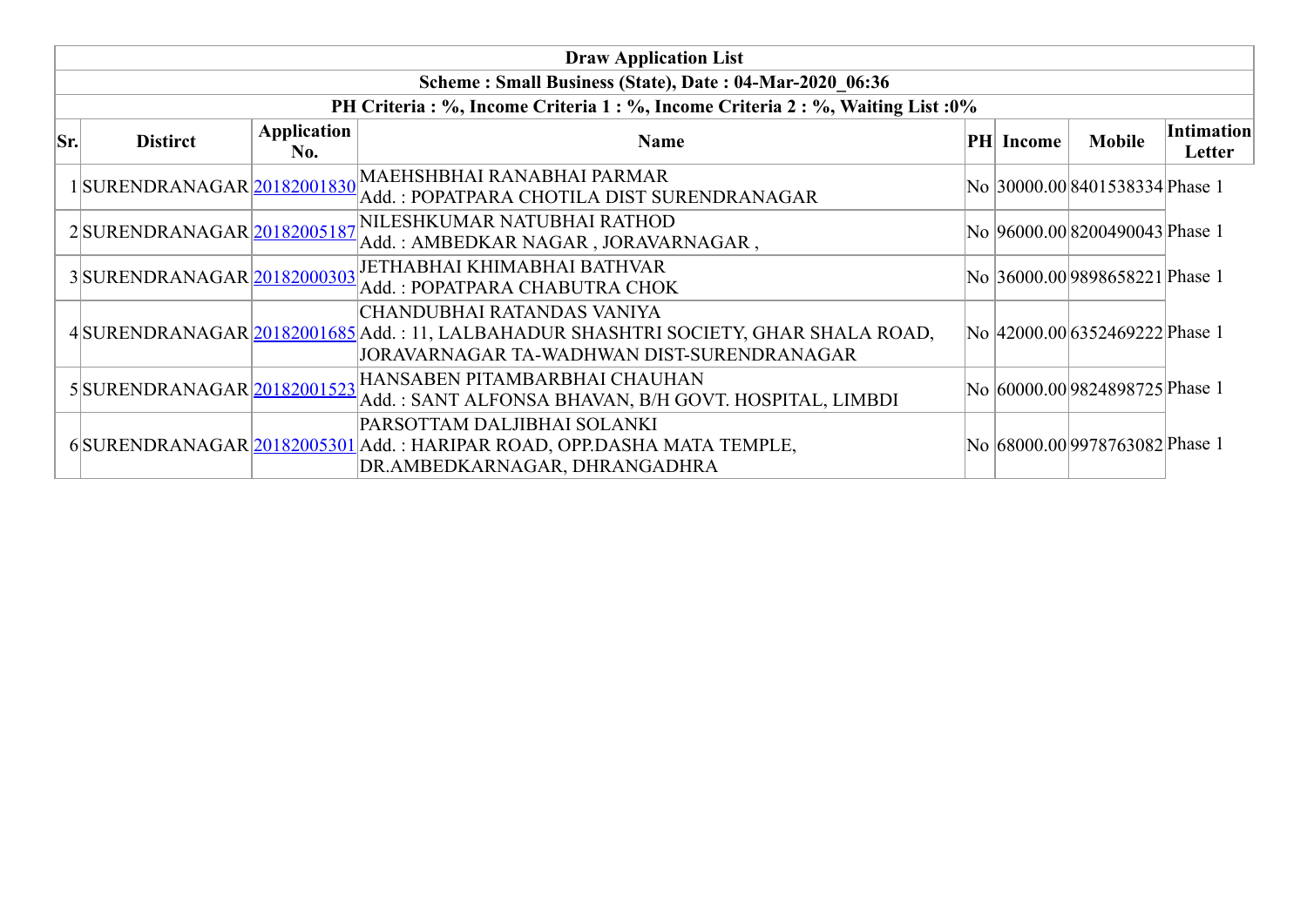| <b>Draw Application List</b>                            |                                        |                                                                                                                                            |  |                  |  |                          |  |  |
|---------------------------------------------------------|----------------------------------------|--------------------------------------------------------------------------------------------------------------------------------------------|--|------------------|--|--------------------------|--|--|
| Scheme: Small Business (State), Date: 04-Mar-2020 06:36 |                                        |                                                                                                                                            |  |                  |  |                          |  |  |
|                                                         |                                        | PH Criteria : %, Income Criteria 1 : %, Income Criteria 2 : %, Waiting List : 0%                                                           |  |                  |  |                          |  |  |
|                                                         | $\vert$ Sr. Distirct   Application No. | <b>Name</b>                                                                                                                                |  | <b>PH</b> Income |  | Mobile Intimation Letter |  |  |
| 1 NAVSARI                                               |                                        | $\frac{20182004333}{\text{Add.}: \text{AT POST TALAVCHORA ROHITVAS}}\n\text{No} \left  \frac{42000.00}{9725505520} \right  \text{Phase 1}$ |  |                  |  |                          |  |  |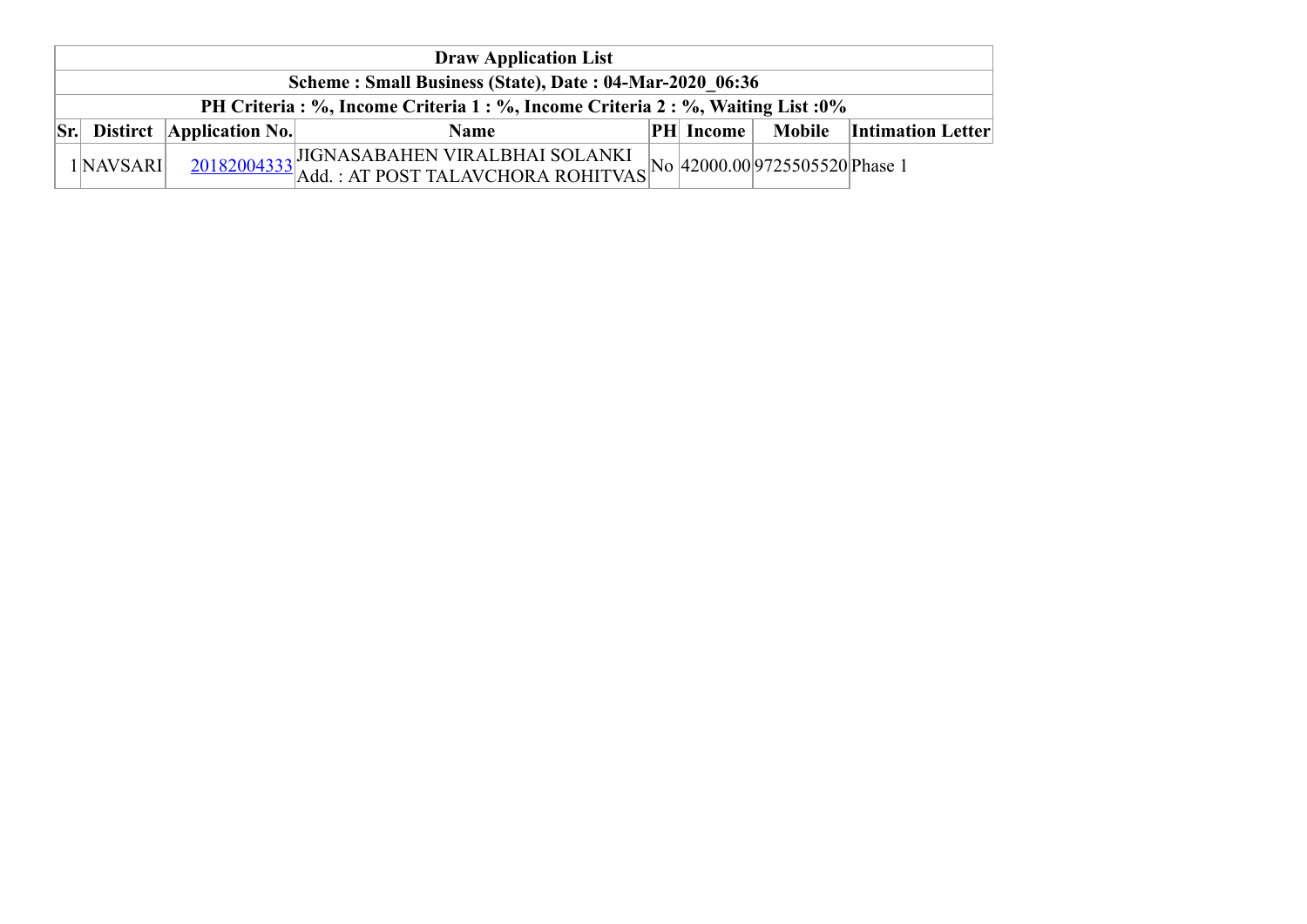|     |                          |                           | <b>Draw Application List</b>                                                                                                                               |           |                                  |                      |
|-----|--------------------------|---------------------------|------------------------------------------------------------------------------------------------------------------------------------------------------------|-----------|----------------------------------|----------------------|
|     |                          |                           | Scheme: Small Business (State), Date: 04-Mar-2020 06:36                                                                                                    |           |                                  |                      |
|     |                          |                           | Ahmedabad - City, PH Criteria : %, Income Criteria 1 : %, Income Criteria 2 : %, Waiting List : 0%                                                         |           |                                  |                      |
| Sr. | <b>Distirct</b>          | <b>Application</b><br>No. | <b>Name</b>                                                                                                                                                | PH Income | <b>Mobile</b>                    | Intimation<br>Letter |
|     |                          |                           | <b>JAYANTIBHAI VIRABHAI PATEL</b><br>1 AHMEDABAD 20182005291 Add.: DR AMBEDKARNAGAR LINE NO 3 B/H OMKAR FECTORY MEMCO<br>NARODA ROAD AHMEDABAD             |           | No 36000.00 7698000071 Phase 1   |                      |
|     | 2AHMEDABAD 20182003856   |                           | MINAXIBEN KUNALKUMAR PARMAR<br>Add.: HASMUKHNAGAR NA CHAPRA, LAST BUS STAND, KALAPINAGAR                                                                   |           | No   12000.00 9979506883 Phase 1 |                      |
|     |                          |                           | HANSABEN AJAYBHAI VAGHORA<br>3 AHMEDABAD 20182005690 Add.: 34, PURUSHARTHNAGAR, NR.UDHAVNAGAR, JUNA VADAJ,<br><b>AHMEDABAD</b>                             |           | No 68000.00 8320289045 Phase 1   |                      |
|     |                          |                           | MUKESHBHAI GANPATBHAI PARMAR<br>4 AHMEDABAD 20182003387 Add.: 313, NEW LAXMINAGAR SOCIETY, CIVIL PACHAL ASARVA<br><b>AHMEDABAD</b>                         |           | No 68000.00 8156042189 Phase 1   |                      |
|     |                          |                           | <b>KRUNAL RAJESHBHAI VAGHELA</b><br>5 AHMEDABAD 20182004112 Add.: 5/138, PATEL NI CHLAI, ANIL ROAD, NR. BOMBAY HOUSING,<br>SARASPUR, ASARWA ZONE, AHMEDBAD |           | No 68000.00 7567639630 Phase 1   |                      |
|     |                          |                           | <b>JAYESHKUMAR DEVJIBHAI VANIYA</b><br>6 AHMEDABAD 20182002565 Add.: 238/A/1, HASANBHAI UMARBHAI NI CHALI, INTWADA,<br>SARASPUR, AHMEDABAD-380018          |           | No 68000.00 7574053353 Phase 1   |                      |
|     |                          |                           | HINABEN ASHWINBHAI MESARIYA<br>7 AHMEDABAD 20182002821 Add.: 259/4/1 NARAN PARSOTTAM NI CHALI INTWADA SARASPUR<br><b>AHMEDABAD</b>                         |           | No 68000.00 9624446266 Phase 1   |                      |
|     | 8AHMEDABAD 20182001236   |                           | TULSI DAHYABHAI PARMAR<br>Add.: 78/42 RAMCHANDRA COLONY KALAPINAGAR AHMEDABAD                                                                              |           | No 68000.00 8485925527 Phase 1   |                      |
|     |                          |                           | <b>GITA KANUBHAI VAGHELA</b><br>9 AHMEDABAD 20182005708 Add.: 18 PART 2 SURYA NAGAR KHODIYAR NAGAR BEHRAMPURA<br><b>AHMEDABAD</b>                          |           | No 68000.00 9898991154 Phase 1   |                      |
|     | 10 AHMEDABAD 20182002635 |                           | <b>BHANUBEN JESINGBHAI CHAVDA</b><br>Add.: 283, PREMNAGAR, ASARVA, AHMEDABAD                                                                               |           | No 68000.00 9726188698 Phase 1   |                      |
|     |                          |                           | UMIYABEN ASHOKBHAI PARMAR<br>11 AHMEDABAD 20182005214 Add.: 37 CHUVALNAGAR SOCIETY PART 5 NEAR SHRADDHANAND<br>SOCIETY BHARGAV ROAD MEGHANINAGAR           |           | No 68000.00 7802814685 Phase 1   |                      |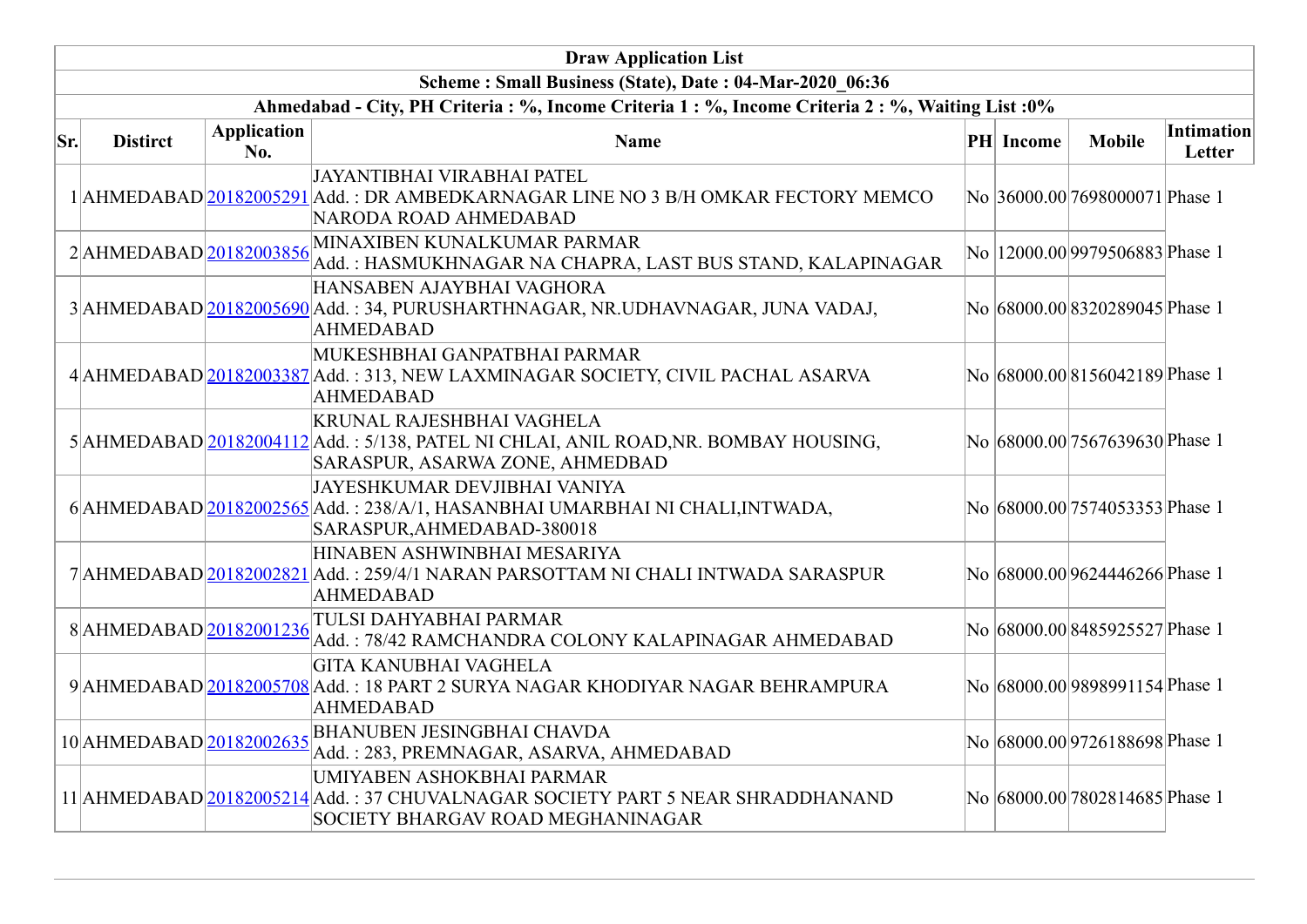|     |                          |                           | <b>Draw Application List</b>                                                                                                                       |           |                                 |                             |
|-----|--------------------------|---------------------------|----------------------------------------------------------------------------------------------------------------------------------------------------|-----------|---------------------------------|-----------------------------|
|     |                          |                           | Scheme: Small Business (State), Date: 04-Mar-2020 06:36                                                                                            |           |                                 |                             |
|     |                          |                           | Ahmedabad - City, PH Criteria : %, Income Criteria 1 : %, Income Criteria 2 : %, Waiting List : 0%                                                 |           |                                 |                             |
| Sr. | <b>Distirct</b>          | <b>Application</b><br>No. | <b>Name</b>                                                                                                                                        | PH Income | <b>Mobile</b>                   | <b>Intimation</b><br>Letter |
|     |                          |                           | HITESH AMARISHBHAI LEUVA<br>12 AHMEDABAD 20182003544 Add.: 73, VIRABHAGAT NI CHALI, NEAR ANNAPURNA SOCIETY,<br>BAPUNAGAR, AHMEDABAD                |           | No 68000.00 7878801179 Phase 1  |                             |
|     | 13 AHMEDABAD 20182005673 |                           | <b>BHARATKUMAR PARSOTTAMBHAI CHAVADA</b><br>Add.: CHAVDAVAS, VANCH                                                                                 |           | No 46000.00 9228816557 Phase 1  |                             |
|     |                          |                           | CHANDRESH KUMAR VINODBHAI PARMAR<br>14 AHMEDABAD 20182000207 Add.: 202, SANJAY NAGAR NA CHHAPRA OPP BLOCK 608. BAPUNAGAR<br><b>AHMEDABAD</b>       |           | No 68000.00 7984535100 Phase 1  |                             |
|     |                          |                           | 15 AHMEDABAD 20182002010 NARSINHBHAI PARMABHAI PARMAR<br>Add.: MAGANPURA NI CHALI GOPAL VIDHYALAYA NI PACCHAN                                      |           | No 96000.00 9773211349 Phase 1  |                             |
|     |                          |                           | HASABEN GIRISHBHAI PARMAR<br>16 AHMEDABAD 20182001410 Add.: BHAVANI NAGAR NO TEKRO, NR CMC, RABARI VASAHAT, ODHAV,<br><b>AHMEDABAD</b>             |           | No 68000.00 7801886218 Phase 1  |                             |
|     |                          |                           | MADHUBEN ASHOKKUMAR SHAH<br>17 AHMEDABAD 20182004323 Add.: 30, BHIMRAVNAGAR CO OP SOCIETY, CIVIL HOSPITAL,<br>MEGHANINAGAR AHMEDABAD               |           | No 48000.00 9724416147 Phase 1  |                             |
|     |                          |                           | $18$ AHMEDABAD $\sqrt{20182004735}$ HITESH RAMESHBHAI PARMAR<br>Add.: 89 HOJVALI CHALI NEAR RAIPUR MILL                                            |           | No 68000.00 7041306827 Phase 1  |                             |
|     |                          |                           | NARRENDRABHAI PURSOTTAMBHAI SAGAN<br>19 AHMEDABAD 20182002465 Add.: 30 CHUVALNAGAR SOCIETY PART 1 RAMESHVAR CROSS ROAD<br>MEGHANINAGAR AHMEDABAD   |           | No 68000.00 7698575710 Phase 1  |                             |
|     |                          |                           | PARSOTAMBHAI PUNAMBHAI RATHOD<br>20 AHMEDABAD 20182004127 Add.: 40, SAURASHTRA SHRAMJIVINAGAR NA CHAPRA,<br>NR.UDHAVNAGAR, JUNA VADAJ, AHMEDABAD   |           | No  75000.00 9016341883 Phase 1 |                             |
|     | 21 AHMEDABAD 20182005122 |                           | CHAMPABEN HIMMATBHAI MAKVANA<br>Add.: MIRAWADI, SHANKAR SOCIETY, TO-DHANDHUKA                                                                      |           | No 65000.00 8347835908 Phase 1  |                             |
|     |                          |                           | <b>RASHMIKABEN DILIPBHAI JADAV</b><br>22 AHMEDABAD 20182004099 Add.: 39/3, MANSURI NI CHALI, OPP. POST OFFICE RAJPUR, GOMTIPUR,<br><b>AHMEDABD</b> |           | No 96000.009499886354 Phase 1   |                             |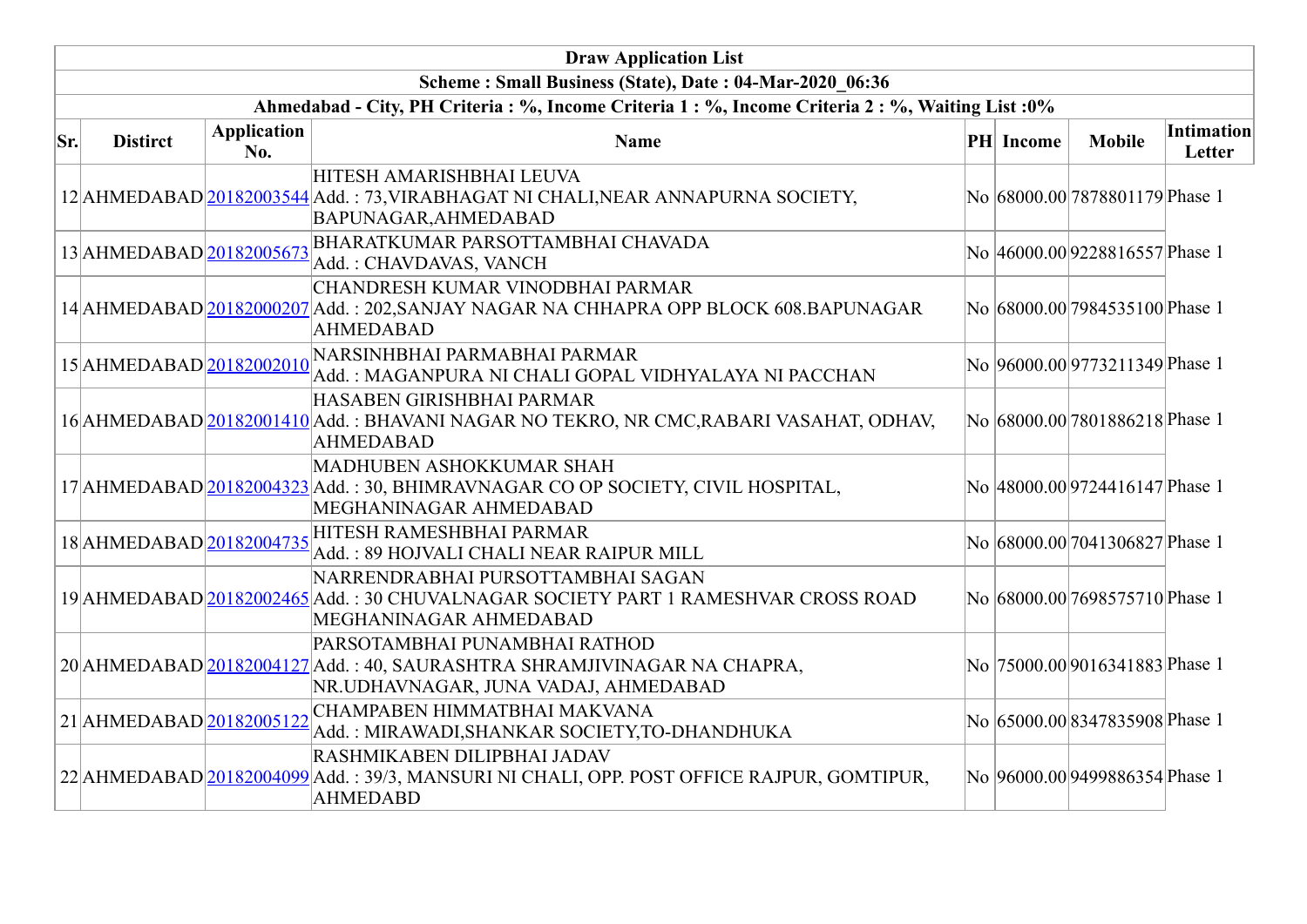| <b>Draw Application List</b>                                                     |                      |                                                                                                                                                                          |  |                  |                                 |                             |  |  |  |  |  |
|----------------------------------------------------------------------------------|----------------------|--------------------------------------------------------------------------------------------------------------------------------------------------------------------------|--|------------------|---------------------------------|-----------------------------|--|--|--|--|--|
| Scheme: Small Business (State), Date: 04-Mar-2020 06:36                          |                      |                                                                                                                                                                          |  |                  |                                 |                             |  |  |  |  |  |
| PH Criteria : %, Income Criteria 1 : %, Income Criteria 2 : %, Waiting List : 0% |                      |                                                                                                                                                                          |  |                  |                                 |                             |  |  |  |  |  |
| <b>Sr.</b> Distirct                                                              | Application<br>No.   | <b>Name</b>                                                                                                                                                              |  | <b>PH</b> Income | <b>Mobile</b>                   | <b>Intimation</b><br>Letter |  |  |  |  |  |
|                                                                                  | 1RAJKOT20182005139   | RAVIBHAI MANOJBHAI VEGADA<br>Add.: VANKARVAS GONDAL DARVAJA                                                                                                              |  |                  | No 60000.00 8141719364 Phase 1  |                             |  |  |  |  |  |
|                                                                                  | 2RAJKOT20182004536   | SHAILESHBHAI SOMABHAI DAFDA<br>Add.: AT - DEVCHADI, TA - GONDAL, DIST - RAJKOT                                                                                           |  |                  | No 47000.00 9998385262 Phase 1  |                             |  |  |  |  |  |
|                                                                                  | 3RAJKOT20182002217   | KISHAN NARANBHAI BAGDA<br>Add.: AT PANCHPIPLA, TA JETPUR, DIST RAJKOT                                                                                                    |  |                  | No 36000.00 8140619795 Phase 1  |                             |  |  |  |  |  |
|                                                                                  | 4RAJKOT20182004090   | HEMANGI DURLABHJIBHAI SOLANKI<br>Add.: VIJAY NAGAR 4, BEHIND SCHOOL NO. 29, NEW THORALA, RAJKOT                                                                          |  |                  | No 48000.00 9574864891 Phase 1  |                             |  |  |  |  |  |
|                                                                                  | 5 RAJKOT 20182001978 | MANOJBHAI PITHABHAI BATHVAR<br>Add.: NAKLANG DHAM, CHITALIYA, JASDAN, RAJKOT-360060                                                                                      |  |                  | No  40000.00 9726589444 Phase 1 |                             |  |  |  |  |  |
|                                                                                  | 6RAJKOT20182005216   | <b>ALPESHBHAI RAVJIBHAI DAFDA</b><br>Add.: AT - DEVCHADI, TA - GONDAL, DIST - RAJKOT                                                                                     |  |                  | No 47000.00 7043242143 Phase 1  |                             |  |  |  |  |  |
|                                                                                  |                      | GEETABEN KISHANBHAI SEKHVA<br>7 RAJKOT 20182001134 Add.: "JAY VACHHADA DADA" NAVYUGPARA -5, JUNI JEL PASE,<br>RAMNATHPARA, RAJKOT                                        |  |                  | No 60000.00 9924964771 Phase 1  |                             |  |  |  |  |  |
|                                                                                  |                      | JOSHANABEN MANOJBHAI RATHOD<br>8 RAJKOT 20182000822 Add.: CHAMUNDA NAGAR STREET NO 1, NEAR MAYANI CHOWK, NANA MAUVA No  48000.00 9904797939 Phase 1<br>MAIN ROAD, RAJKOT |  |                  |                                 |                             |  |  |  |  |  |
|                                                                                  |                      | <b>PRABHUDAS REVADAS SOLANKI</b><br>9 RAJKOT 20182001188 Add.: AT. DASIJIVANPARA, NEAR RAMAPIR TEMPLE, NAVAGADH, TA. JETPUR,<br><b>DIST. RAJKOT</b>                      |  |                  | No 40000.00 9537795569 Phase 1  |                             |  |  |  |  |  |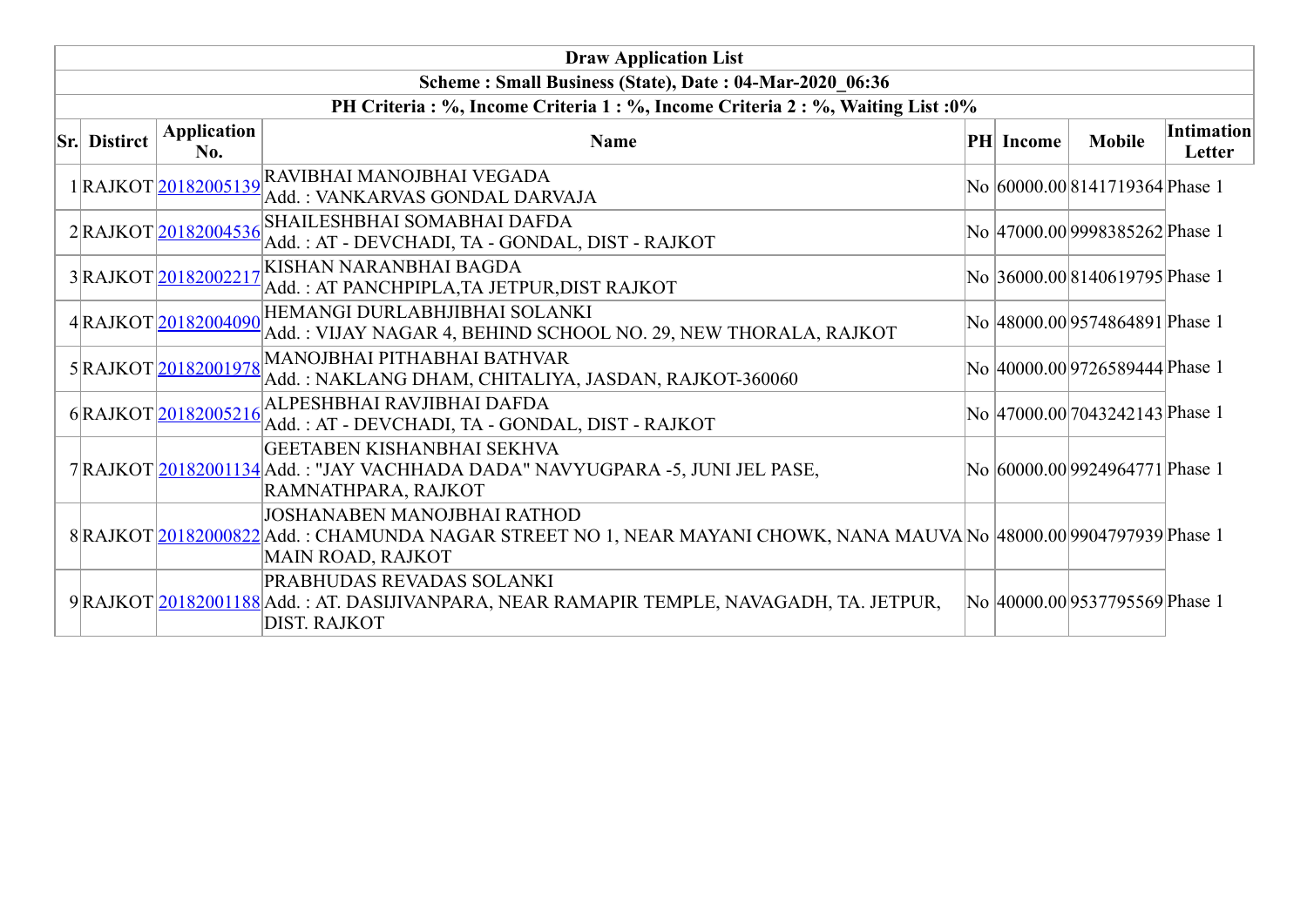|     | <b>Draw Application List</b>                            |                    |                                                                                                                                             |     |        |                                |                             |  |  |  |  |  |
|-----|---------------------------------------------------------|--------------------|---------------------------------------------------------------------------------------------------------------------------------------------|-----|--------|--------------------------------|-----------------------------|--|--|--|--|--|
|     | Scheme: Small Business (State), Date: 04-Mar-2020 06:36 |                    |                                                                                                                                             |     |        |                                |                             |  |  |  |  |  |
|     |                                                         |                    | PH Criteria: %, Income Criteria 1: %, Income Criteria 2: %, Waiting List: 0%                                                                |     |        |                                |                             |  |  |  |  |  |
| Sr. | <b>Distirct</b>                                         | Application<br>No. | <b>Name</b>                                                                                                                                 | PHI | Income | <b>Mobile</b>                  | <b>Intimation</b><br>Letter |  |  |  |  |  |
|     | 1JAMNAGAR 20182004209                                   |                    | GIRISHKUMAR BECHARBHAI CHAVDA<br>Add.: AT KHARVA                                                                                            |     |        | No 45000.00 9904773155 Phase 1 |                             |  |  |  |  |  |
|     | 2JJAMNAGAR 20182004458                                  |                    | RAMESH RAVJIBHAI BAVARAVA<br>Add.: VOOLAN MIL BAHERA MUNGA SCHOOL ROAD JAMNAGAR                                                             |     |        | No 60000.00 7265925144 Phase 1 |                             |  |  |  |  |  |
|     | 3JAMNAGAR 20182001097                                   |                    | SUBHASHBHAI HIRABHAI RATHOD,<br>Add.: SANALA KALAVAD JAMNAGAR GUJARAT                                                                       |     |        | No 42000.00 9624578216 Phase 1 |                             |  |  |  |  |  |
|     |                                                         |                    | <b>DINESH RAMJIBHAI PARMAR</b><br>4 JAMNAGAR  20182002007 Add. : LALVADI JADA AVAS YOJNA HAPA ROAD BLOCK NO 13 ROOM NO 3<br><b>JAMNAGAR</b> |     |        | No 60000.00 9913327970 Phase 1 |                             |  |  |  |  |  |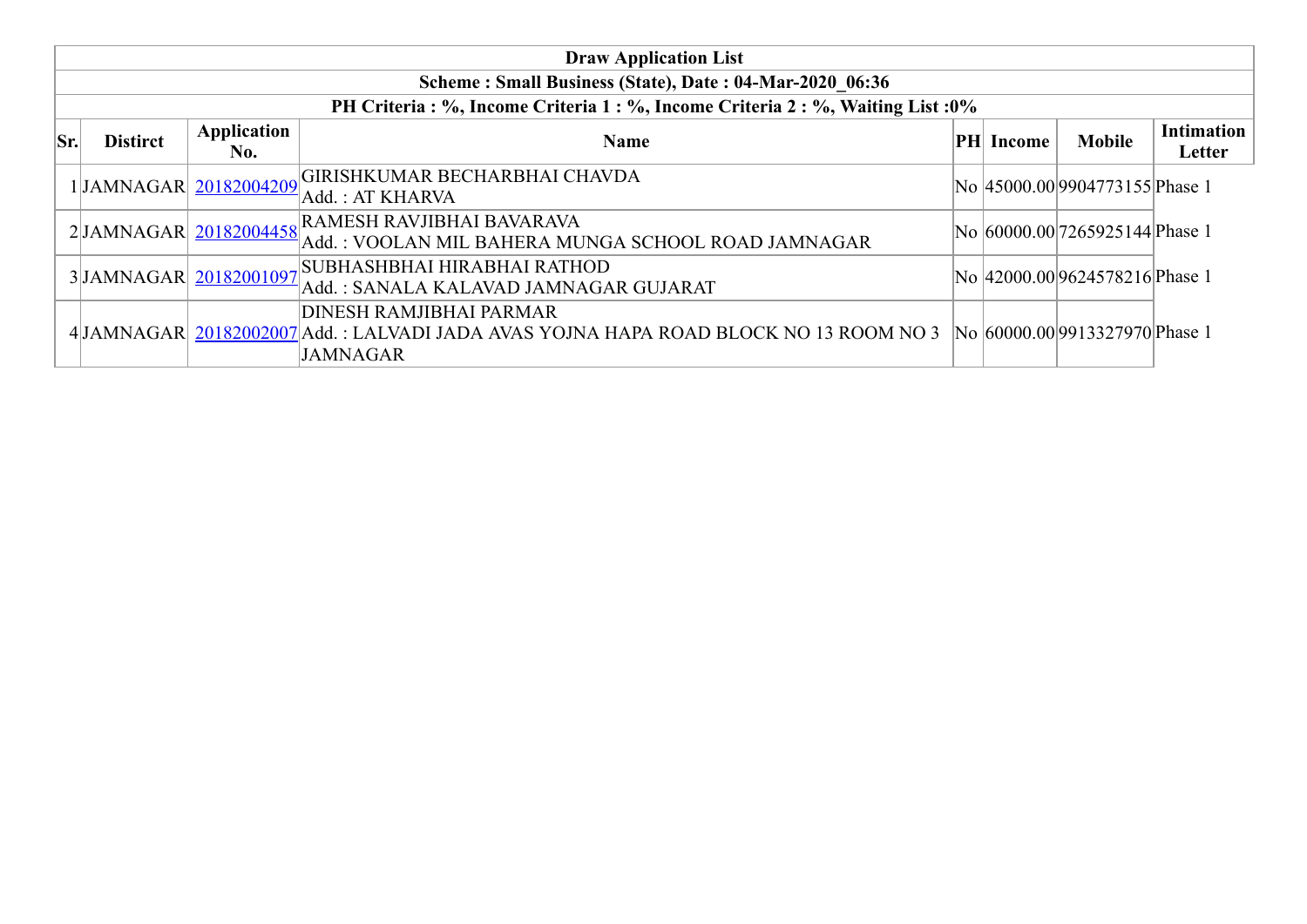|     | <b>Draw Application List</b>                            |                    |                                                                                                                                           |     |        |                                |                             |  |  |  |  |  |
|-----|---------------------------------------------------------|--------------------|-------------------------------------------------------------------------------------------------------------------------------------------|-----|--------|--------------------------------|-----------------------------|--|--|--|--|--|
|     | Scheme: Small Business (State), Date: 04-Mar-2020 06:36 |                    |                                                                                                                                           |     |        |                                |                             |  |  |  |  |  |
|     |                                                         |                    | PH Criteria : %, Income Criteria 1 : %, Income Criteria 2 : %, Waiting List : 0%                                                          |     |        |                                |                             |  |  |  |  |  |
| Sr. | <b>Distirct</b>                                         | Application<br>No. | <b>Name</b>                                                                                                                               | PHI | Income | <b>Mobile</b>                  | <b>Intimation</b><br>Letter |  |  |  |  |  |
|     |                                                         |                    | DEVJI DHIRUBHAI MANDAVIYA<br>1 PORBANDAR  20182002920 Add.: S/O DHIRUBHAI, TALAVADI, AT-KUTIYANA, TAL-KUTIYANA, DIST-<br><b>PORBANDAR</b> |     |        | No 40000.00 9913895704 Phase 1 |                             |  |  |  |  |  |
|     |                                                         |                    | 2 PORBANDAR 20182005564 JAGRUTI SOMABHAI VINZUDA<br>Add.: MA KHODIYAR KRUPA BOKHIRA NAGAJAN NAGAR 1 PL 4                                  |     |        | No 36000.00 7878551655 Phase 1 |                             |  |  |  |  |  |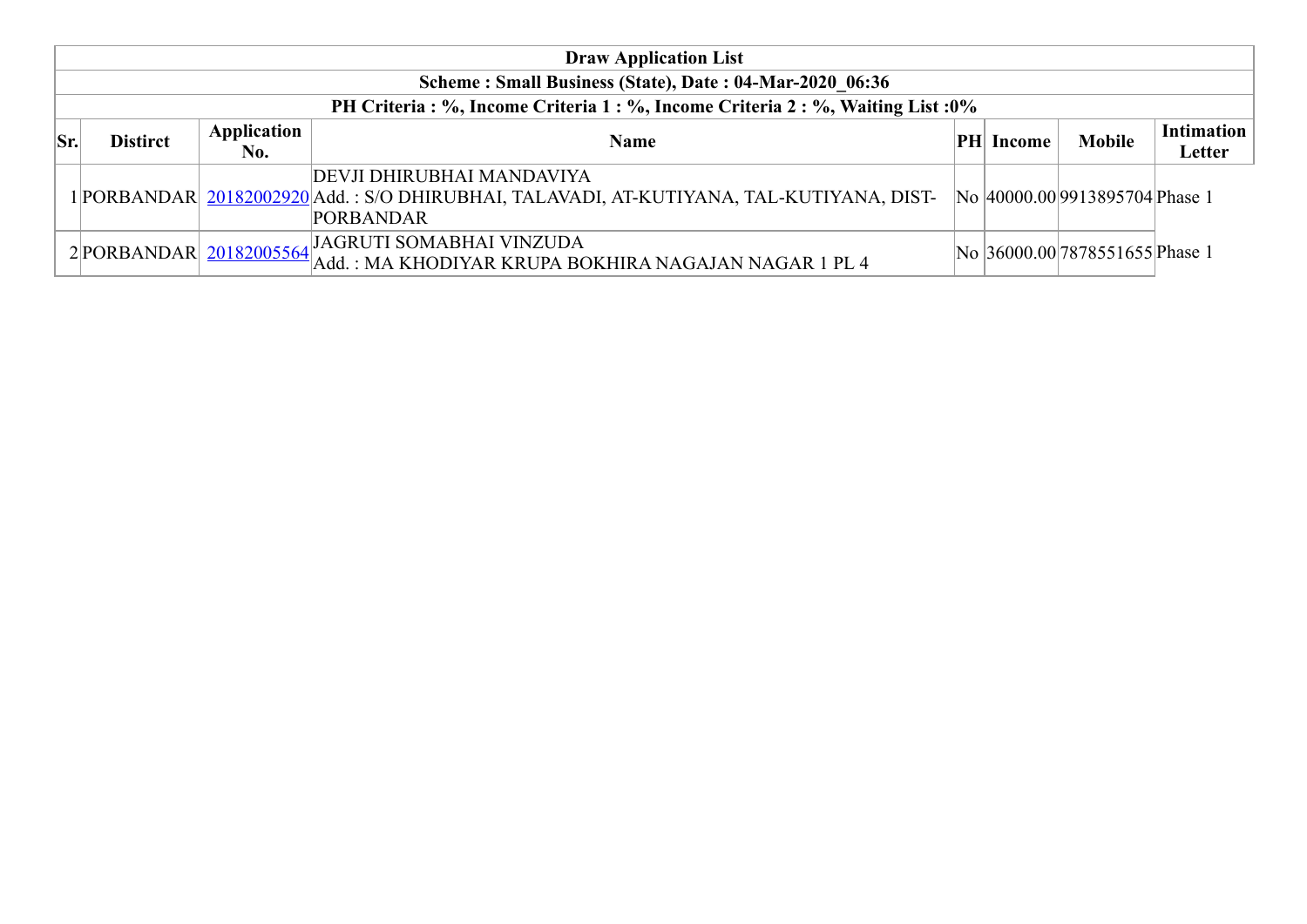|     | <b>Draw Application List</b>                                                                                                                                                                       |             |                                                                                                                  |  |  |                                      |        |  |  |  |  |  |
|-----|----------------------------------------------------------------------------------------------------------------------------------------------------------------------------------------------------|-------------|------------------------------------------------------------------------------------------------------------------|--|--|--------------------------------------|--------|--|--|--|--|--|
|     | Scheme: Small Business (State), Date: 04-Mar-2020 06:36                                                                                                                                            |             |                                                                                                                  |  |  |                                      |        |  |  |  |  |  |
| Sr. | PH Criteria : %, Income Criteria 1 : %, Income Criteria 2 : %, Waiting List : 0%<br><b>Intimation</b><br><b>Application</b><br><b>Mobile</b><br><b>Distirct</b><br><b>PH</b> Income<br><b>Name</b> |             |                                                                                                                  |  |  |                                      |        |  |  |  |  |  |
|     |                                                                                                                                                                                                    | No.         |                                                                                                                  |  |  |                                      | Letter |  |  |  |  |  |
|     | 1JUNAGADH                                                                                                                                                                                          | 20182005408 | <b>REKHABEN JAYANTILAL RATHOD</b><br>Add.: AT KAJALIYA MOTA                                                      |  |  | No 26000.00 9727436257 Phase 1       |        |  |  |  |  |  |
|     | 2JUNAGADH                                                                                                                                                                                          | 20182002402 | KANLESHBHAI MANGABHAI RATHOD<br>Add.: RADHIKA PAN ,N.P. COLLAGE ROAD, INDIRA NAGAR                               |  |  | No  70000.00 9727503432 Phase 1      |        |  |  |  |  |  |
|     | 3JUNAGADH                                                                                                                                                                                          | 20182002049 | CHANABHAI NATHUBHAI KATARIYIYA<br>Add.: DHANDHUSAR                                                               |  |  | No 36000.00 9727443758 Phase 1       |        |  |  |  |  |  |
|     | 4JUNAGADH                                                                                                                                                                                          | 20182002184 | PARESHKUMAR LAKHMANBHAI VALA<br>Add.: AT-SHERGADH TA-KESHOD                                                      |  |  | No 25000.00 9081973155 Phase 1       |        |  |  |  |  |  |
|     | 5JUNAGADH                                                                                                                                                                                          |             | SHANTABEN ARVINDBHAI SAGATHIYA<br>20182000695 Add.: OGHAD NAGAR, SHANTESHWAR ROAD, JOSHIPURA,<br><b>JUNAGADH</b> |  |  | No   62000.00   9974434285   Phase 1 |        |  |  |  |  |  |
|     | 6JUNAGADH                                                                                                                                                                                          | 20182000669 | RAMESHBHAI PUNJABHAI PARMAR<br>Add.: AT-PANKHAN TA-KESHOD                                                        |  |  | No 48000.00 9638051756 Phase 1       |        |  |  |  |  |  |
|     | 7JUNAGADH                                                                                                                                                                                          | 20182004956 | ASHOKBHAI VASHARAMBHAI MAKVANA<br>Add.: AT NBALOT                                                                |  |  | No 45000.00 8347456840 Phase 1       |        |  |  |  |  |  |
|     | 8JUNAGADH                                                                                                                                                                                          | 20182002993 | VINODBHAI MULAJIBHAI KHANDHERA<br>Add.: TO. BAHARPARA VANKARVAS MANAVADAR                                        |  |  | No 35000.00 9712555659 Phase 1       |        |  |  |  |  |  |
|     | 9JUNAGADH                                                                                                                                                                                          | 20182004201 | MANOJ KANJIBHAI SOLANKI<br>Add.: AT MANPUR                                                                       |  |  | No 45000.00 8154830797 Phase 1       |        |  |  |  |  |  |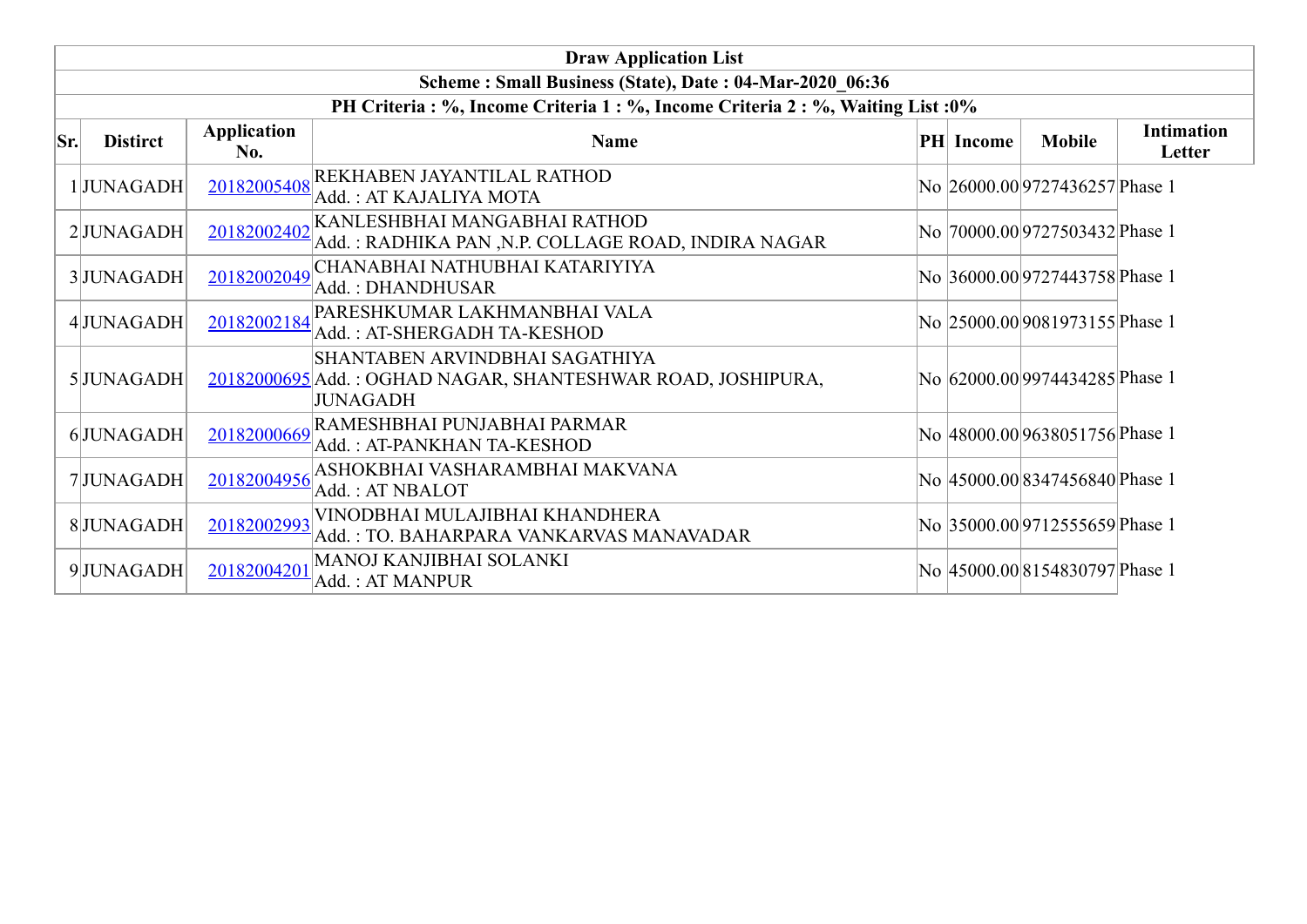|     | <b>Draw Application List</b>                            |                    |                                                                                                                                         |  |                  |                                 |                      |  |  |  |  |  |  |
|-----|---------------------------------------------------------|--------------------|-----------------------------------------------------------------------------------------------------------------------------------------|--|------------------|---------------------------------|----------------------|--|--|--|--|--|--|
|     | Scheme: Small Business (State), Date: 04-Mar-2020 06:36 |                    |                                                                                                                                         |  |                  |                                 |                      |  |  |  |  |  |  |
|     |                                                         |                    | PH Criteria : %, Income Criteria 1 : %, Income Criteria 2 : %, Waiting List : 0%                                                        |  |                  |                                 |                      |  |  |  |  |  |  |
| Sr. | <b>Distirct</b>                                         | Application<br>No. | <b>Name</b>                                                                                                                             |  | <b>PH</b> Income | <b>Mobile</b>                   | Intimation<br>Letter |  |  |  |  |  |  |
|     | 1GANDHINAGAR 20182004367                                |                    | VISHALBHAI RAMESHBHAI PARMAR<br>Add.: OPP KRUSHNANAGAR PRIMARY SCHOOL AT-PO-RANDHEJA                                                    |  |                  | No 47000.00 7043925224 Phase 1  |                      |  |  |  |  |  |  |
|     | 2GANDHINAGAR 20182004538                                |                    | <b>BHAVIKABEN AJITKUMAR PARMAR</b><br>Add.: 16,SIDDHARTHNAGAR SOCIETY,KALOL-2,KALOL,GANDHINAGAR                                         |  |                  | No  45000.00 9904683991 Phase 1 |                      |  |  |  |  |  |  |
|     | 3GANDHINAGAR 20182004913                                |                    | VASANTBHAI SOMABHAI JADAV<br>Add.: VANKAR VAS AT-VAVOL GANDHINAGAR                                                                      |  |                  | No 65000.00 9428299393 Phase 1  |                      |  |  |  |  |  |  |
|     |                                                         |                    | SONALBEN JAGDISHBHAI VAGHELA<br>4 GANDHINAGAR 20182001729 Add.: BHRAMANI NAGAR UGAMANO VAS DEHGAM TA-DEHGAM DIST-<br><b>GANDHINAGAR</b> |  |                  | No 35000.00 9737708067 Phase 1  |                      |  |  |  |  |  |  |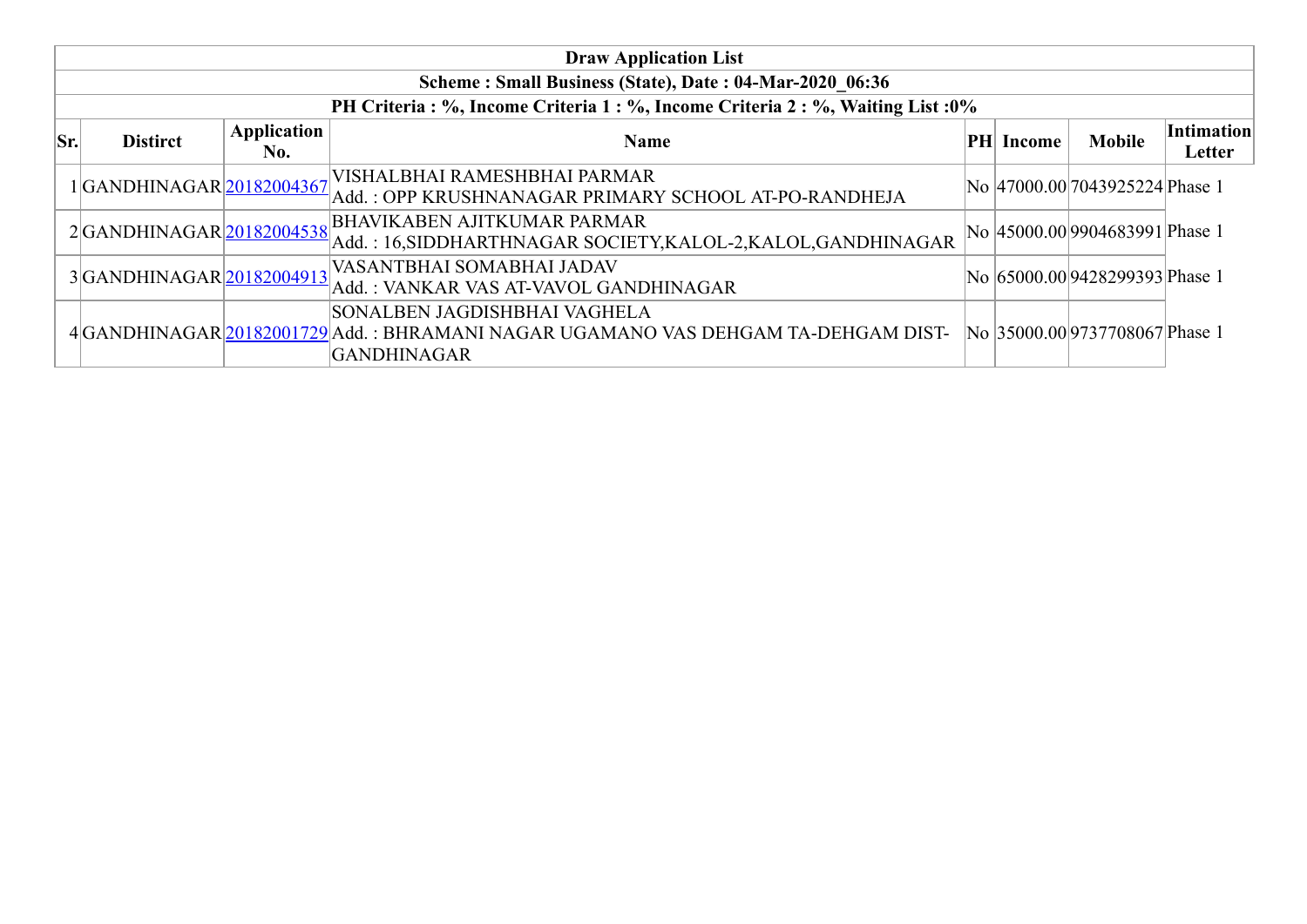| <b>Draw Application List</b>                            |                                     |                                                                                                                  |  |           |                                |                          |  |  |  |  |  |
|---------------------------------------------------------|-------------------------------------|------------------------------------------------------------------------------------------------------------------|--|-----------|--------------------------------|--------------------------|--|--|--|--|--|
| Scheme: Small Business (State), Date: 04-Mar-2020 06:36 |                                     |                                                                                                                  |  |           |                                |                          |  |  |  |  |  |
|                                                         |                                     | PH Criteria : %, Income Criteria 1 : %, Income Criteria 2 : %, Waiting List : 0%                                 |  |           |                                |                          |  |  |  |  |  |
|                                                         | <b>Sr.</b> Distirct Application No. | Name                                                                                                             |  | PH Income | <b>Mobile</b>                  | <b>Intimation Letter</b> |  |  |  |  |  |
| 1 AMRELI                                                | 20182003105                         | <b>RAMESH DEVJIBHAI CHAUHAN</b><br>Add.: JANGAR                                                                  |  |           | No 55000.00 9687517117 Phase 1 |                          |  |  |  |  |  |
| 2AMRELI                                                 | 20182004577                         | SHAMJIBHAI VALJIBHAI JOGADIYA<br>Add.: AT MOTA MANSA                                                             |  |           | No 45000.00 9099245583 Phase 1 |                          |  |  |  |  |  |
| 3 AMRELI                                                | 20182001786                         | CHAMPABEN MOHANBHAI CHAUHAN<br>Add.: DUDHALA                                                                     |  |           | No 40000.00 9574572450 Phase 1 |                          |  |  |  |  |  |
| 4 AMRELI                                                | 20182000803                         | NANJIBHAI PUJABHAI SAGATHIYA<br>Add.: TANKI PLOT DUNGAR TA RAJULA DIST AMRELI $ No 38000.00 9712210021 P$ hase 1 |  |           |                                |                          |  |  |  |  |  |
| 5 AMRELI                                                | 20182005195                         | ARVINDBHAI AMARSHIBHAI MAHIDA<br>Add. : PITHVADI                                                                 |  |           | No 47000.00 9428620284 Phase 1 |                          |  |  |  |  |  |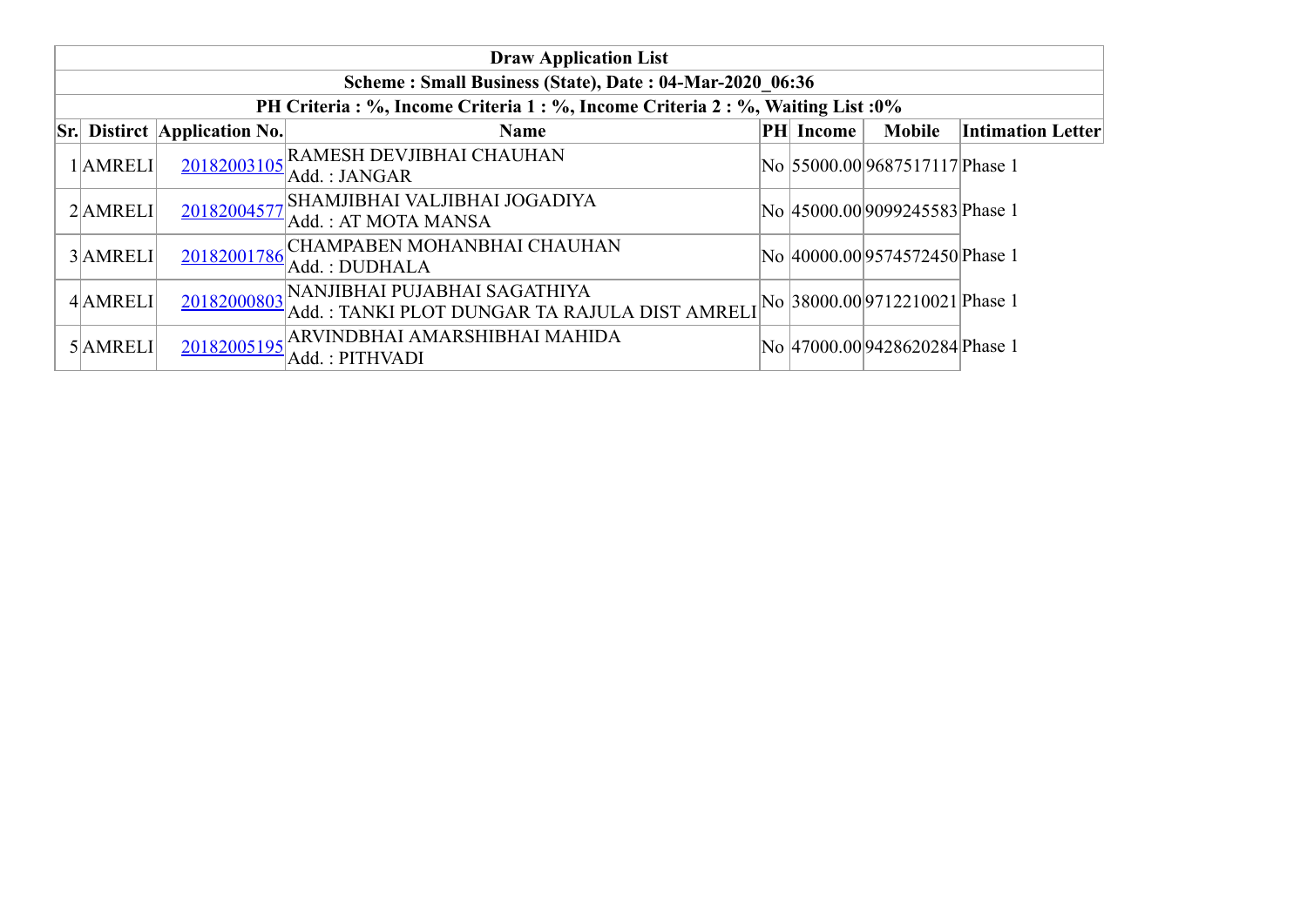|      | <b>Draw Application List</b>                            |                           |                                                                                                               |  |                  |                                |                             |  |  |  |  |  |
|------|---------------------------------------------------------|---------------------------|---------------------------------------------------------------------------------------------------------------|--|------------------|--------------------------------|-----------------------------|--|--|--|--|--|
|      | Scheme: Small Business (State), Date: 04-Mar-2020 06:36 |                           |                                                                                                               |  |                  |                                |                             |  |  |  |  |  |
|      |                                                         |                           | PH Criteria : %, Income Criteria 1 : %, Income Criteria 2 : %, Waiting List : 0%                              |  |                  |                                |                             |  |  |  |  |  |
| lSr. | <b>Distirct</b>                                         | <b>Application</b><br>No. | <b>Name</b>                                                                                                   |  | <b>PH</b> Income | <b>Mobile</b>                  | <b>Intimation</b><br>Letter |  |  |  |  |  |
|      | <b>SABAR</b><br><b>KANTHA</b>                           | 20182003469               | USHABEN PRAVINKUMAR DHANAK<br>Add.: TORANIYA TALOD                                                            |  |                  | No 40000.00 9601596363 Phase 1 |                             |  |  |  |  |  |
|      | $\gamma$ SABAR<br><sup>2</sup>  KANTHA                  |                           | <b>JIVABHAI MOTIBHAI PARMAR</b><br>20182004842 Add.: AT CHAMPALPUR, TA KHEDBRAHMA, DIST<br><b>SABARKANTHA</b> |  |                  | No 36000.00 9979420229 Phase 1 |                             |  |  |  |  |  |
|      | $\lambda$ SABAR<br>'KANTHA                              | 20182005514               | KIRANBEN DINESHBHAI BHAMBHI<br>Add.: AT PO UMEDPURA, TA IDAR                                                  |  |                  | No 20000.00 9879833445 Phase 1 |                             |  |  |  |  |  |
|      | $\overline{\text{SABAR}}$<br>$4$ KANTHA                 | 20182001965               | KAUSHIKKUMAR VIRCHANDABHAI PARMAR<br>Add.: AT POST BADOLI TA IDAR DIST SABARKANTHA                            |  |                  | No 20000.00 9724646154 Phase 1 |                             |  |  |  |  |  |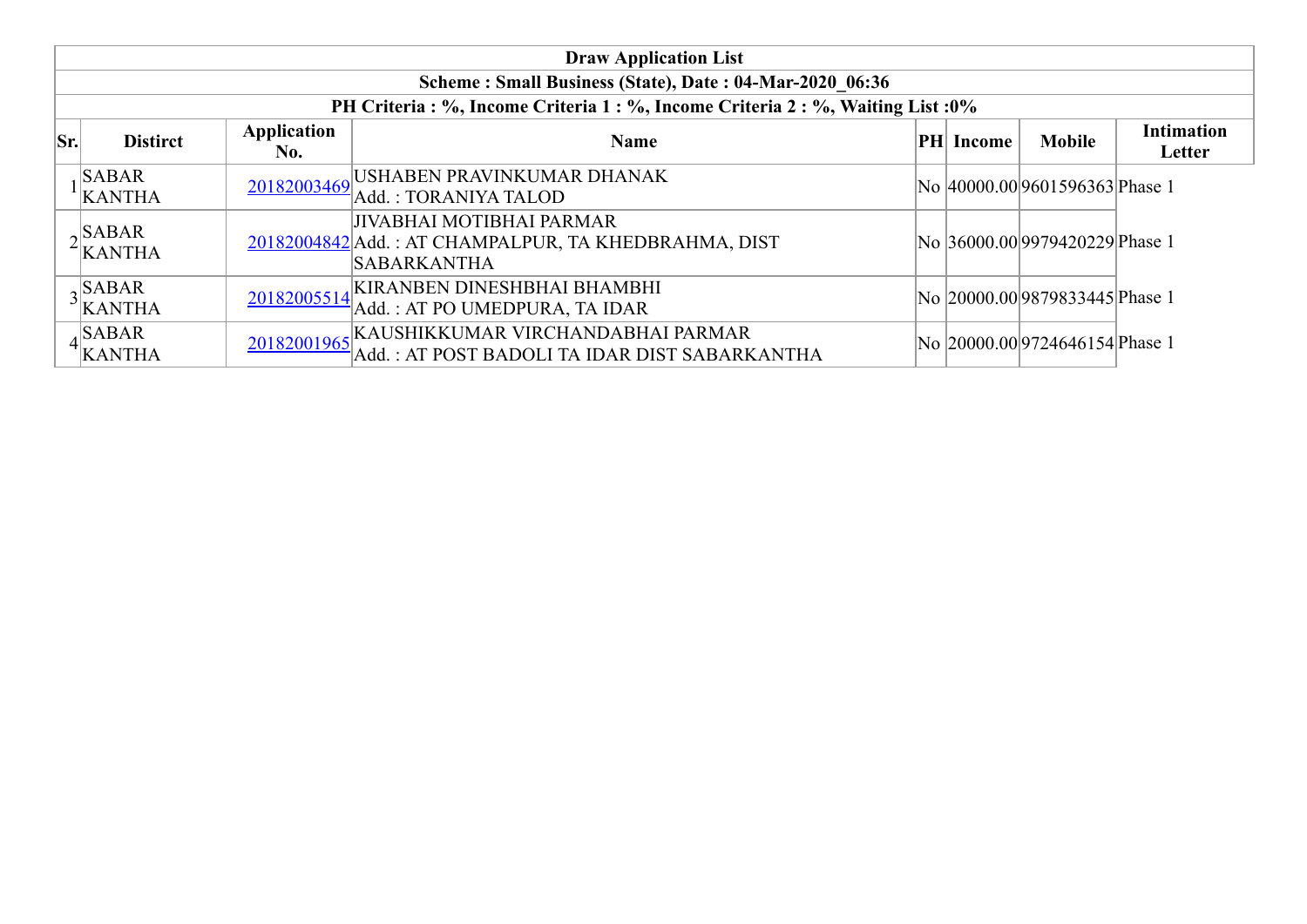|     | <b>Draw Application List</b>                                                     |                    |                                                                                                                                                                  |     |        |                                  |                             |  |  |  |  |  |  |
|-----|----------------------------------------------------------------------------------|--------------------|------------------------------------------------------------------------------------------------------------------------------------------------------------------|-----|--------|----------------------------------|-----------------------------|--|--|--|--|--|--|
|     | Scheme: Small Business (State), Date: 04-Mar-2020 06:36                          |                    |                                                                                                                                                                  |     |        |                                  |                             |  |  |  |  |  |  |
|     | PH Criteria : %, Income Criteria 1 : %, Income Criteria 2 : %, Waiting List : 0% |                    |                                                                                                                                                                  |     |        |                                  |                             |  |  |  |  |  |  |
| Sr. | <b>Distirct</b>                                                                  | Application<br>No. | <b>Name</b>                                                                                                                                                      | PН  | Income | <b>Mobile</b>                    | <b>Intimation</b><br>Letter |  |  |  |  |  |  |
|     |                                                                                  |                    | 1 BHAVNAGAR 20182001437 PANKAJ MANSUKHBHAI MARU<br>Add. : PLOT NO.A SHERI NO.5, KUMBHARWADA, BHAVNAGAR                                                           | No. |        | 60000.00 7878780168 Phase 1      |                             |  |  |  |  |  |  |
|     |                                                                                  |                    | PRAVINBHAI KARSHANBHAI GILATAR<br>2 BHAVNAGAR 20182000935 Add.: PLOTE NO.32 JAGRUTI SOCIETY OPP VIMA HOSPITAL<br><b>ANANDNAGAR BHAVNAGAR</b>                     | No  |        | 60000.00 7778921753 Phase 1      |                             |  |  |  |  |  |  |
|     |                                                                                  |                    | $3\Big \text{BHAVNAGAR}\Big \underline{\text{20182002149}}\Big \text{RAMA VIJAYBHAI DHUMADIYA}\Big $<br>Add. : NEAR BHANG FACTORY, VALMIKIVAS, RANIKA, BHAVNAGAR |     |        | No  120000.00 9664517006 Phase 1 |                             |  |  |  |  |  |  |
|     |                                                                                  |                    | GOPAL MANGABHAI RATHOD<br>4 BHAVNAGAR 20182000442 Add. : B/H PANCHAVDA VASAHAT, SAVGUN SOCIETY, SIHOR,<br><b>BHAVNAGAR</b>                                       | No  |        | 66000.00 9687999480 Phase 1      |                             |  |  |  |  |  |  |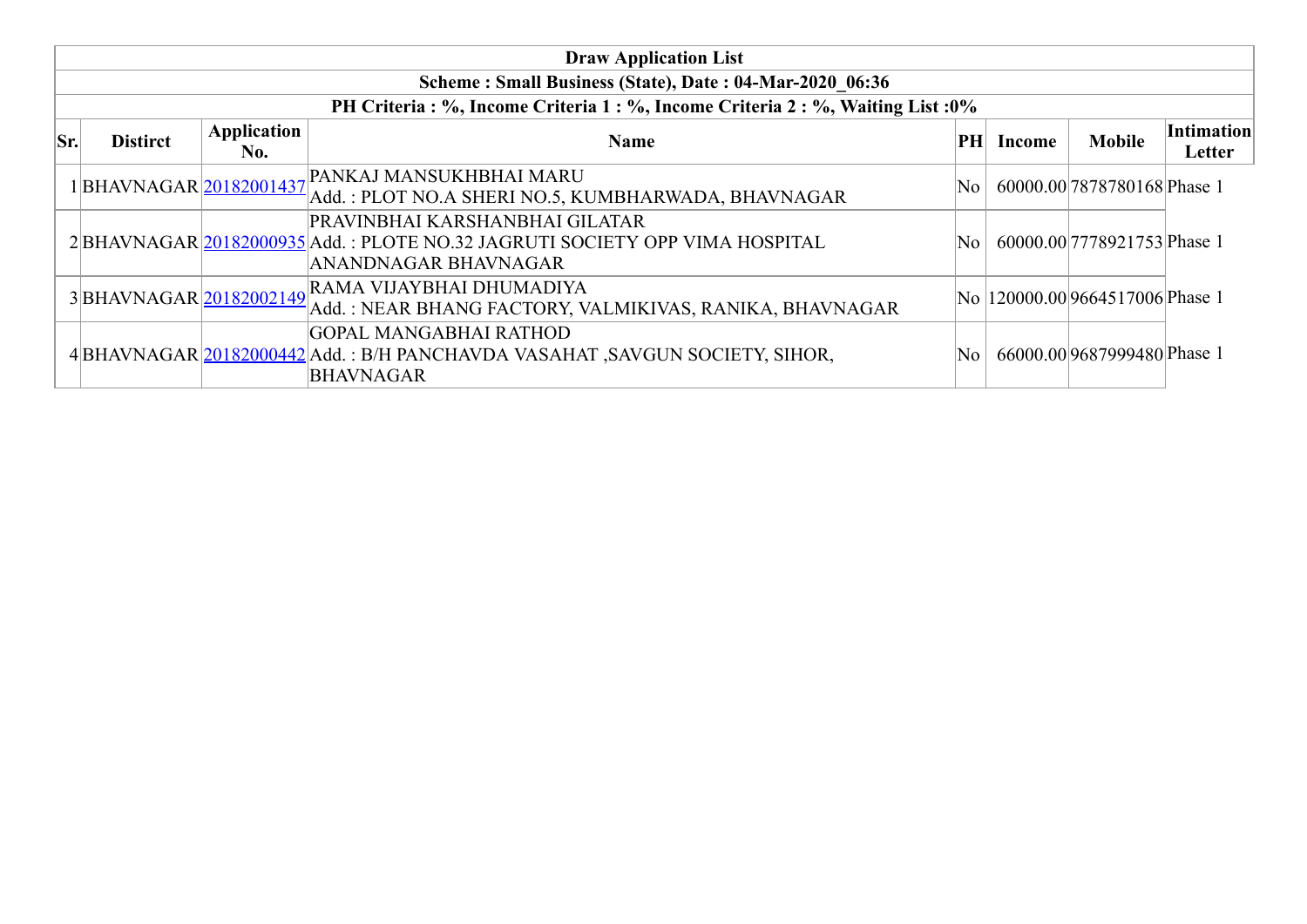| <b>Draw Application List</b>                            |                     |                    |                                                                                                                   |    |        |                                 |                             |  |  |  |  |
|---------------------------------------------------------|---------------------|--------------------|-------------------------------------------------------------------------------------------------------------------|----|--------|---------------------------------|-----------------------------|--|--|--|--|
| Scheme: Small Business (State), Date: 04-Mar-2020 06:36 |                     |                    |                                                                                                                   |    |        |                                 |                             |  |  |  |  |
|                                                         |                     |                    | PH Criteria : %, Income Criteria 1 : %, Income Criteria 2 : %, Waiting List : 0%                                  |    |        |                                 |                             |  |  |  |  |
|                                                         | <b>Sr. Distirct</b> | Application<br>No. | <b>Name</b>                                                                                                       | PH | Income | <b>Mobile</b>                   | <b>Intimation</b><br>Letter |  |  |  |  |
|                                                         | $1$  ANAND          | 20182000733        | RAMILABEN MAHENDRABHAI ROHIT<br>Add.: ROHIT VAS                                                                   |    |        | No  40000.00 7567870801 Phase 1 |                             |  |  |  |  |
|                                                         | $2$ $ ANAND $       | 20182002724        | MANJULABEN MAGANBHAI MAKWANA<br> Add. : ROHIT VAS                                                                 |    |        | No 20000.00 7698631548 Phase 1  |                             |  |  |  |  |
|                                                         | 3ANAND              | 20182003601        | NIRMALABEN RANACHHODBHAI CHAVADA<br>Add.: ROHITVAS, NEAR SARKARI HOSPITAL                                         |    |        | No 28000.00 9601625030 Phase 1  |                             |  |  |  |  |
|                                                         | 4 ANAND             |                    | RENUKABEN SURESHBHAI PARMAR<br>20182004736 Add.: GURUKRUPA SOCIETY, AMBAKHAD ROAD, KHAMBHAT TA<br><b>KHAMBHAT</b> |    |        | No 55000.00 9537919609 Phase 1  |                             |  |  |  |  |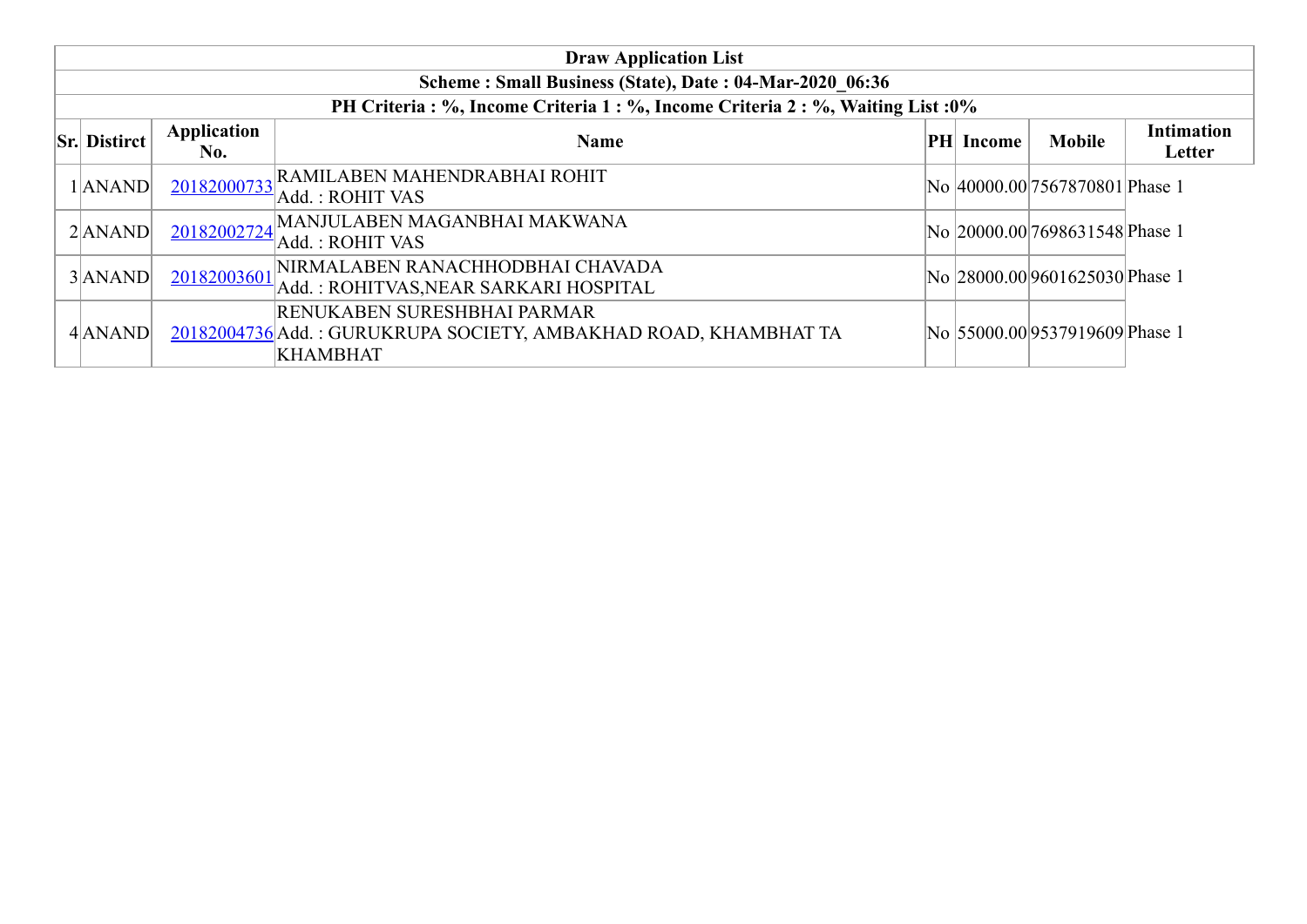|     | <b>Draw Application List</b>                            |                        |                                                                                         |  |           |                                 |                          |  |  |  |  |  |
|-----|---------------------------------------------------------|------------------------|-----------------------------------------------------------------------------------------|--|-----------|---------------------------------|--------------------------|--|--|--|--|--|
|     | Scheme: Small Business (State), Date: 04-Mar-2020 06:36 |                        |                                                                                         |  |           |                                 |                          |  |  |  |  |  |
|     |                                                         |                        | PH Criteria : %, Income Criteria 1 : %, Income Criteria 2 : %, Waiting List : 0%        |  |           |                                 |                          |  |  |  |  |  |
| Sr. | <b>Distirct</b>                                         | <b>Application No.</b> | <b>Name</b>                                                                             |  | PH Income | <b>Mobile</b>                   | <b>Intimation Letter</b> |  |  |  |  |  |
|     | 1 MAHESANA                                              | 20182003406            | VIRABHAI DHARMABHAI CHAMAR<br>Add.: AT-UMARECHA PO-BHATVAS TA-SATLASANA DI-MEHSANA      |  |           | No  12500.00 9714791886 Phase 1 |                          |  |  |  |  |  |
|     | 2MAHESANA                                               | 20182001519            | MINAXIBEN KACHARABHAI PARMAR<br>Add.: AT POST HIRPURA VANKARVAS TA VIJAPUR DIST MEHSANA |  |           | No 40000.00 9898411971 Phase 1  |                          |  |  |  |  |  |
|     | 3 MAHESANA                                              | 20182003637            | INIMISHABEN HARGOVANBHAI CHAUHAN<br>Add.: KASBA DR AMBEDKAR CHOWK VACHALO VAS MEHSANA   |  |           | No 20000.00 9574741323 Phase 1  |                          |  |  |  |  |  |
|     | 4 MAHESANA                                              | 20182005177            | <b>JINALBEN KIRANKUMAR RATHOD</b><br>Add.: AT-AMTOL GATE VANKARVAS VADNAGAR             |  |           | No 20000.00 7984265856 Phase 1  |                          |  |  |  |  |  |
|     | 5 MAHESANA                                              | 20182003337            | NARESHKUMAR GANAPATBHAI PARMAR,<br>Add.: 3 209 2 ROHIT VAS AT POST THALOTA              |  |           | No 40000.00 8980524677 Phase 1  |                          |  |  |  |  |  |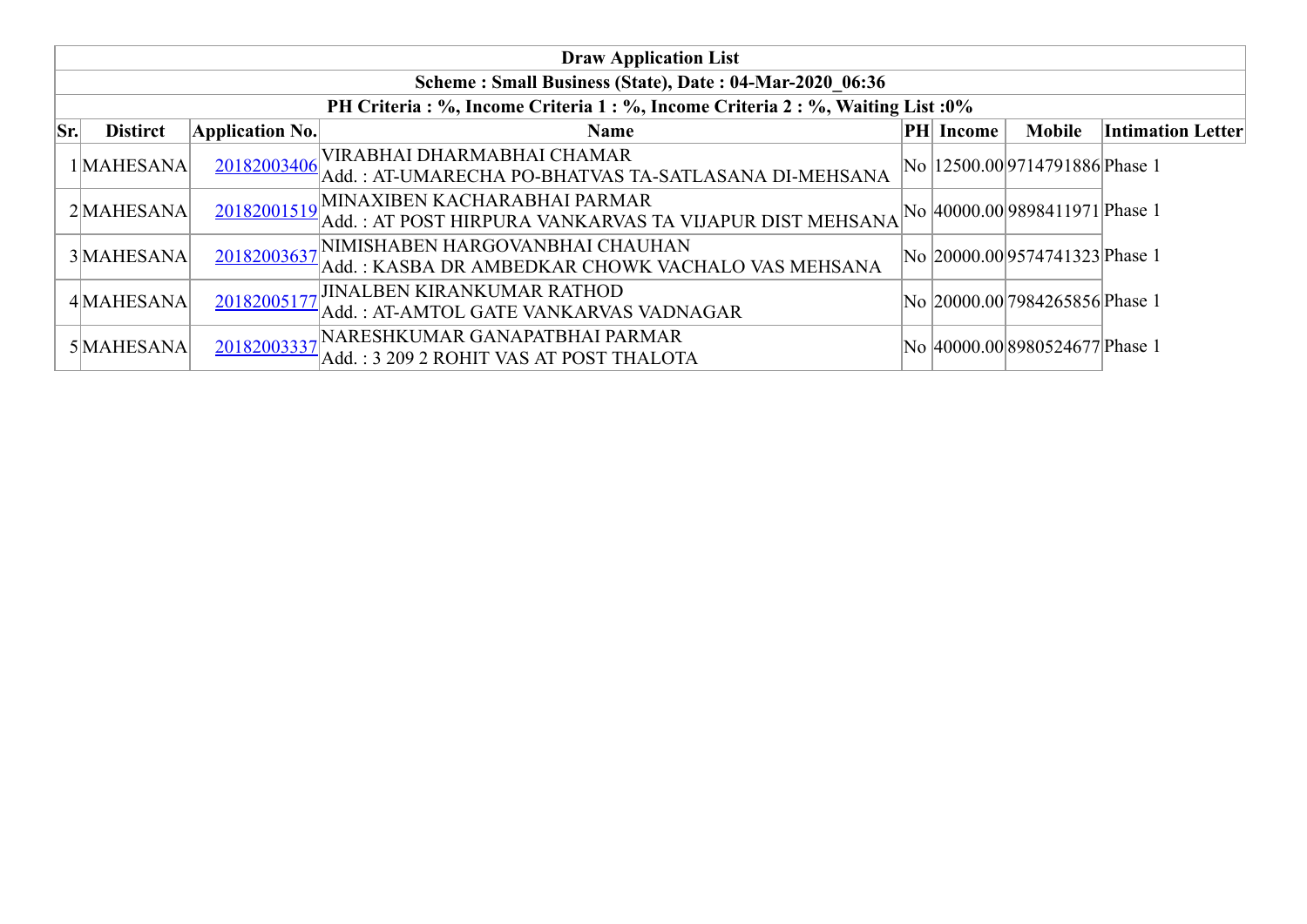| <b>Draw Application List</b>                            |                                     |                                                                                      |  |                  |                                      |                          |  |  |  |  |  |
|---------------------------------------------------------|-------------------------------------|--------------------------------------------------------------------------------------|--|------------------|--------------------------------------|--------------------------|--|--|--|--|--|
| Scheme: Small Business (State), Date: 04-Mar-2020 06:36 |                                     |                                                                                      |  |                  |                                      |                          |  |  |  |  |  |
|                                                         |                                     | PH Criteria : %, Income Criteria 1 : %, Income Criteria 2 : %, Waiting List : 0%     |  |                  |                                      |                          |  |  |  |  |  |
|                                                         | <b>Sr. Distirct Application No.</b> | <b>Name</b>                                                                          |  | <b>PH</b> Income | <b>Mobile</b>                        | <b>Intimation Letter</b> |  |  |  |  |  |
| 1KHEDA                                                  |                                     | 20182004573 MAHESHBHAI KUBERBHAI ROHIT<br>Add.: AT.LAL MANDVA PO.BHOJANA MUVADA      |  |                  | No 45000.00 9429253906 Phase 1       |                          |  |  |  |  |  |
| $2$ KHEDA                                               | 20182004079                         | <b>BHAVNABEN NARESHBHAI PANDYA</b><br>Add.: 75 JAY AMBAY NAGAR KAPADVANJ ROAD NADIAD |  |                  | No   54000.00   8128771683   Phase 1 |                          |  |  |  |  |  |
| 3KHEDA                                                  |                                     | 20182004298 SHAILESHKUMAR GANESHBHAI RATHOD<br>Add.: 49, VANKARVAS, LETAR            |  |                  | No  15000.00 7698342216 Phase 1      |                          |  |  |  |  |  |
| 4 KHEDA                                                 |                                     | 20182004882 SURYMALABEN GIRISHBHAI PARMAR<br>Add.: AT.LALPUR PO.NIRMALI              |  |                  | No 20000.00 6354835238 Phase 1       |                          |  |  |  |  |  |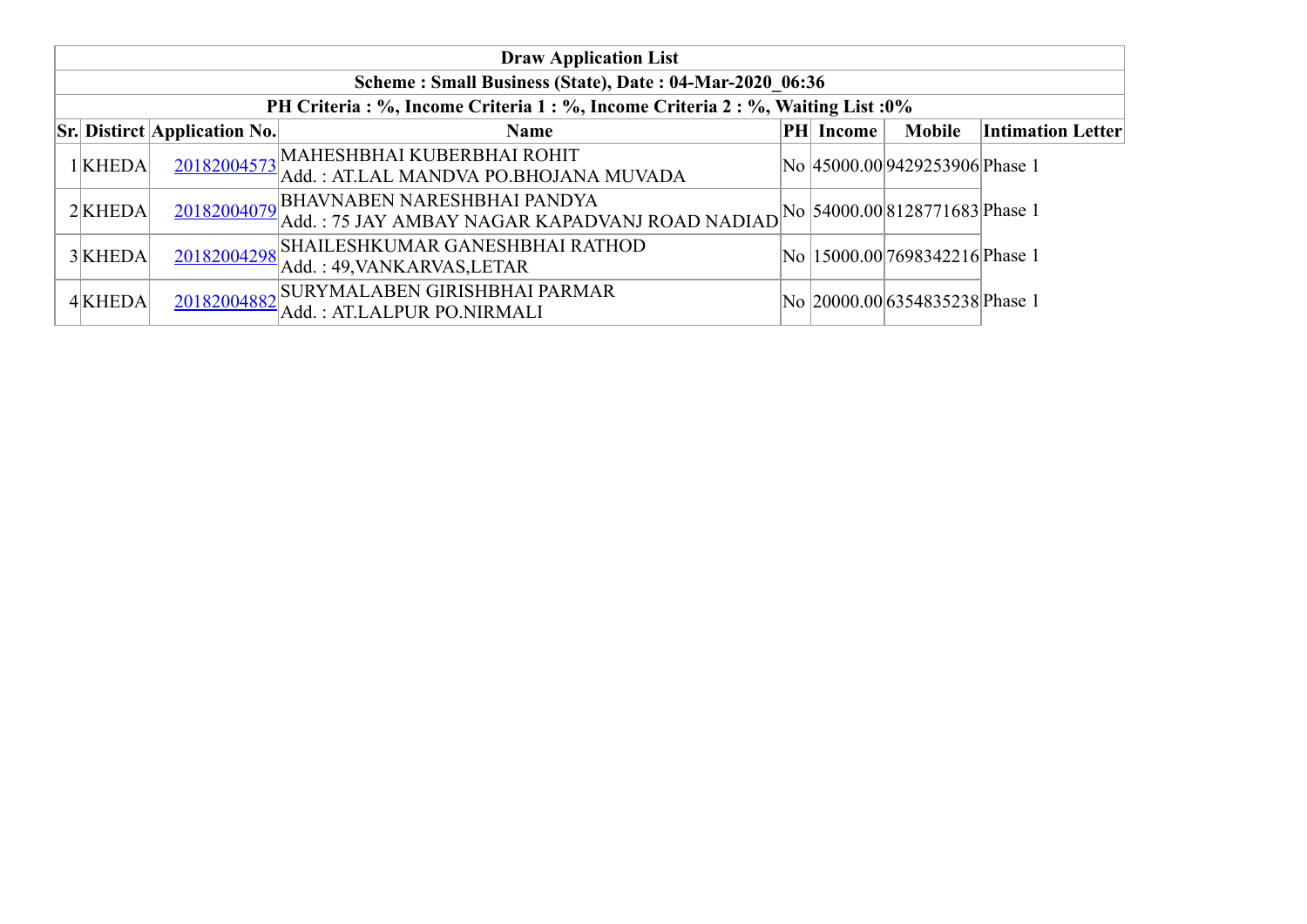| <b>Draw Application List</b>                            |                                     |                                                                                                          |    |        |                                |                          |  |  |  |  |  |
|---------------------------------------------------------|-------------------------------------|----------------------------------------------------------------------------------------------------------|----|--------|--------------------------------|--------------------------|--|--|--|--|--|
| Scheme: Small Business (State), Date: 04-Mar-2020 06:36 |                                     |                                                                                                          |    |        |                                |                          |  |  |  |  |  |
|                                                         |                                     | PH Criteria : %, Income Criteria 1 : %, Income Criteria 2 : %, Waiting List : 0%                         |    |        |                                |                          |  |  |  |  |  |
|                                                         | <b>Sr.</b> Distirct Application No. | <b>Name</b>                                                                                              | PH | Income | <b>Mobile</b>                  | <b>Intimation Letter</b> |  |  |  |  |  |
| 1 PATAN                                                 |                                     | 20182001224 RAMANBHAI ISHVARBHAI ANDALIYA<br>Add.: AT PO-ANDLA TA-SARASWATI                              |    |        | No 30000.00 9879989158 Phase 1 |                          |  |  |  |  |  |
| $2$ <b>PATAN</b>                                        | 20182001476                         | ISHVARBHAI KACHARABHAI PARMAR<br>Add.: AMBEDKARNAGAR LALPUR TA-SIDHPUR DI-PATAN                          |    |        | No 60000.00 9512141381 Phase 1 |                          |  |  |  |  |  |
| 3 PATAN                                                 | 20182002239                         | VISHALKUMAR MANUBHAI PARMAR<br>$\vert$ Add. : 63 AMBEDKARNAGAR LALPUR BILIYA TA-SIDHPUR DI-PATAN $\vert$ |    |        | No 25000.00 9106187105 Phase 1 |                          |  |  |  |  |  |
| 4 PATAN                                                 | 20182002301                         | VIRAMBHAI LAVAJIBHAI HARIJAN<br>Add.: 2/79/1 HARIJANWAS DELVADA                                          |    |        | No 30000.00 9724462570 Phase 1 |                          |  |  |  |  |  |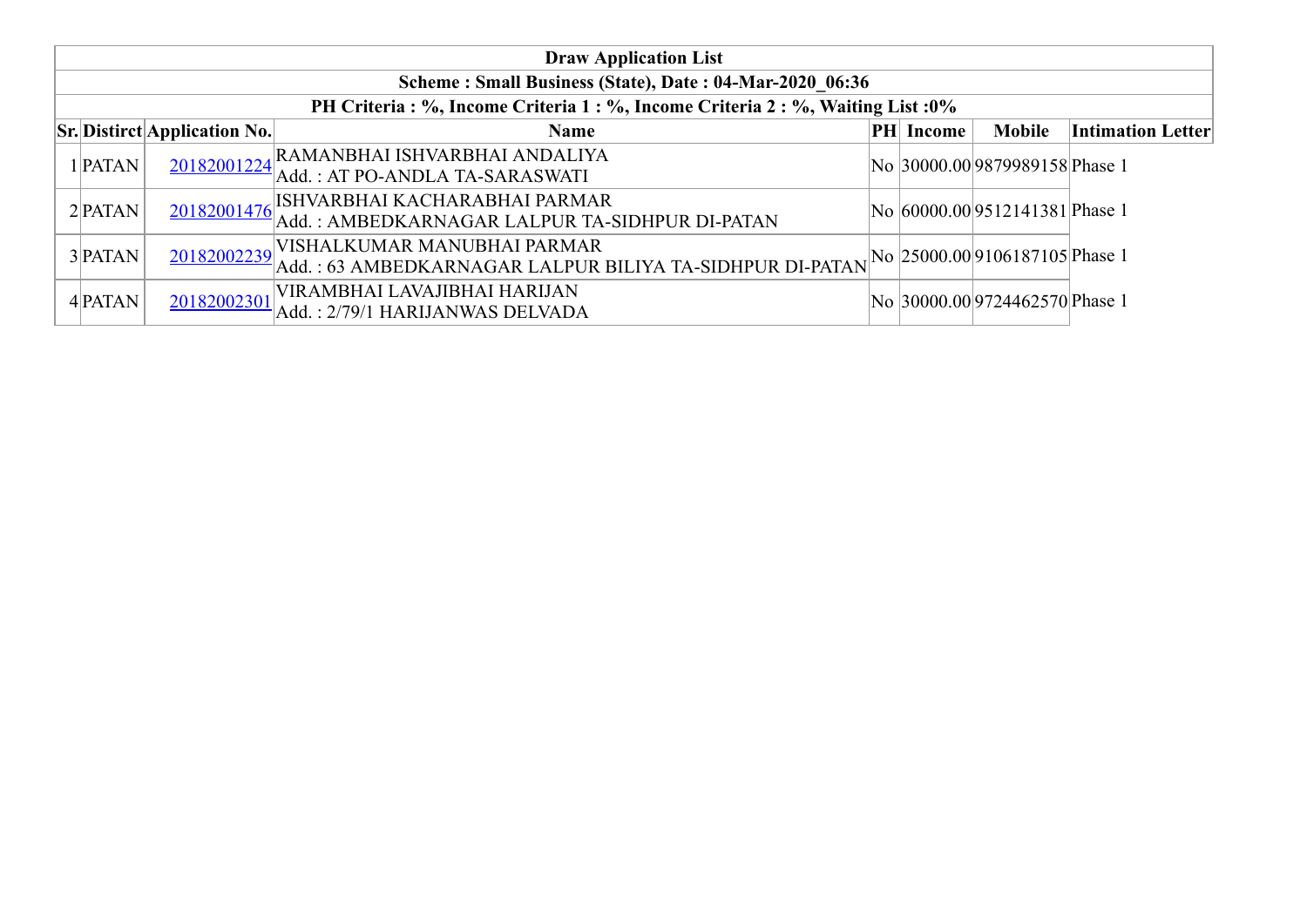|     | <b>Draw Application List</b>                                                     |                        |                                                                              |  |                  |                                |                          |  |  |  |
|-----|----------------------------------------------------------------------------------|------------------------|------------------------------------------------------------------------------|--|------------------|--------------------------------|--------------------------|--|--|--|
|     | Scheme: Small Business (State), Date: 04-Mar-2020 06:36                          |                        |                                                                              |  |                  |                                |                          |  |  |  |
|     | PH Criteria : %, Income Criteria 1 : %, Income Criteria 2 : %, Waiting List : 0% |                        |                                                                              |  |                  |                                |                          |  |  |  |
| Sr. | <b>Distirct</b>                                                                  | <b>Application No.</b> | <b>Name</b>                                                                  |  | <b>PH</b> Income | <b>Mobile</b>                  | <b>Intimation Letter</b> |  |  |  |
|     | 1 PANCH MAHALS                                                                   |                        | 20182004326 MANJULABEN VITHALBHAI CHAUHAN<br>Add. : 455, ROHITVAS, BAHARPURA |  |                  | No 38000.00 7359449216 Phase 1 |                          |  |  |  |
|     | 2 PANCH MAHALS                                                                   |                        | 20182003400 BIPINKUMAR JAGDISHBHAI VANKAR<br>Add.: 45 KH PATEL FALIYU        |  |                  | No 45000.00 9879723915 Phase 1 |                          |  |  |  |
|     | <b>3 PANCH MAHALS</b>                                                            | 20182004726            | DINESHKUMAR KASHNABHAI PARMAR<br>Add.: GAMKHEDA FALIYA AT BAMNA POST KADADRA |  |                  | No 40000.00 9714025926 Phase 1 |                          |  |  |  |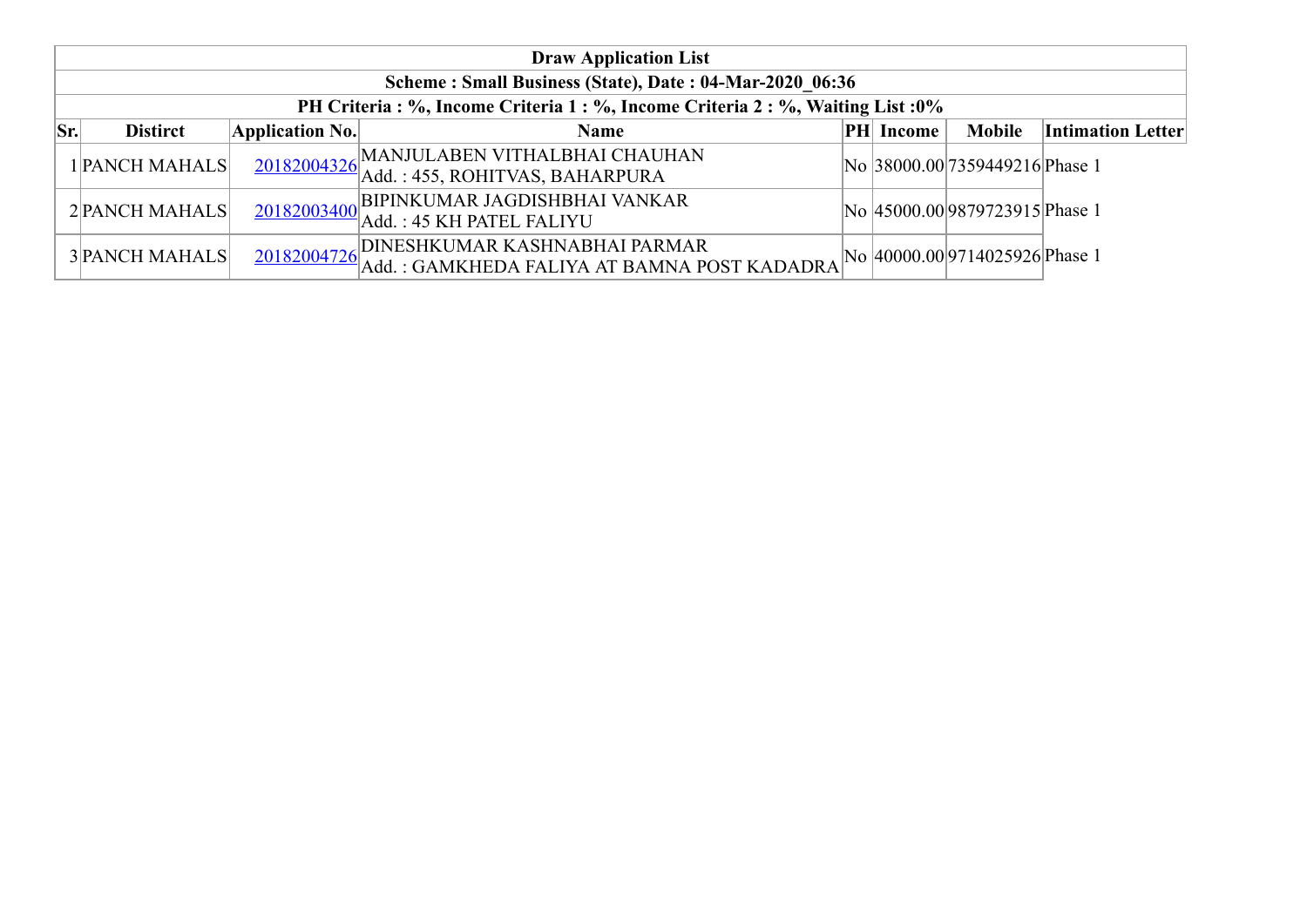| <b>Draw Application List</b>                                                     |         |                                     |                                                                                                                                                             |  |               |               |                          |  |  |  |
|----------------------------------------------------------------------------------|---------|-------------------------------------|-------------------------------------------------------------------------------------------------------------------------------------------------------------|--|---------------|---------------|--------------------------|--|--|--|
| Scheme: Small Business (State), Date: 04-Mar-2020 06:36                          |         |                                     |                                                                                                                                                             |  |               |               |                          |  |  |  |
| PH Criteria : %, Income Criteria 1 : %, Income Criteria 2 : %, Waiting List : 0% |         |                                     |                                                                                                                                                             |  |               |               |                          |  |  |  |
|                                                                                  |         | <b>Sr.</b> Distirct Application No. | <b>Name</b>                                                                                                                                                 |  | $ PH $ Income | <b>Mobile</b> | <b>Intimation Letter</b> |  |  |  |
|                                                                                  | 1 DOHAD |                                     | $\frac{20182003685}{\text{Add.}: \text{AT-PO-SALIA}, \text{TA-DEV-BARIA}, \text{DIST-DAHOD}}\text{No} \Big  20000.00 \Big  9909587483 \Big  \text{Phase 1}$ |  |               |               |                          |  |  |  |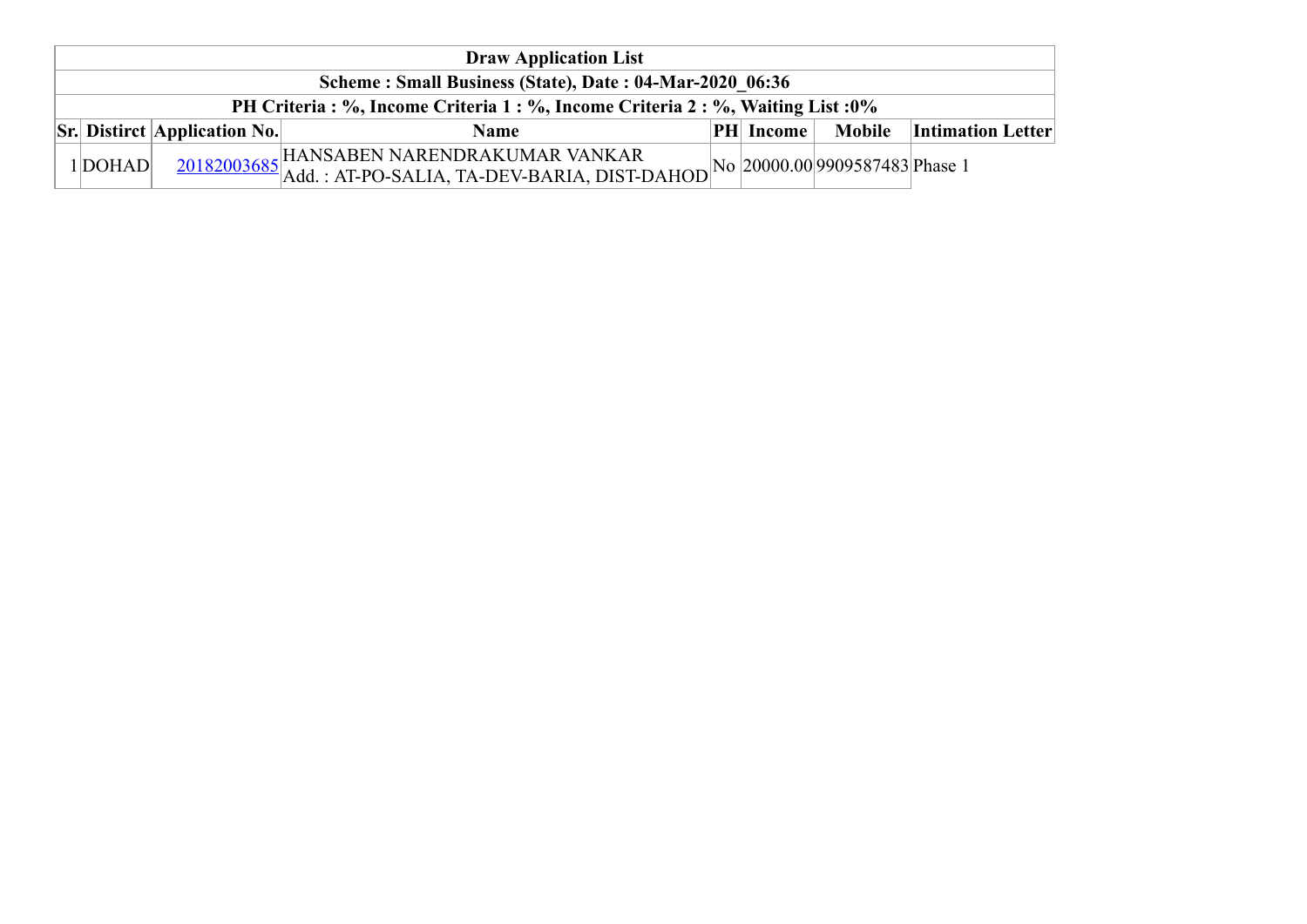|     | <b>Draw Application List</b>                                             |                           |                                                                                                                       |  |                  |                                 |                             |  |  |  |
|-----|--------------------------------------------------------------------------|---------------------------|-----------------------------------------------------------------------------------------------------------------------|--|------------------|---------------------------------|-----------------------------|--|--|--|
|     | Scheme: Small Business (State), Date: 04-Mar-2020 06:36                  |                           |                                                                                                                       |  |                  |                                 |                             |  |  |  |
|     |                                                                          |                           | PH Criteria : %, Income Criteria 1 : %, Income Criteria 2 : %, Waiting List : 0%                                      |  |                  |                                 |                             |  |  |  |
| Sr. | <b>Distirct</b>                                                          | <b>Application</b><br>No. | <b>Name</b>                                                                                                           |  | <b>PH</b> Income | <b>Mobile</b>                   | <b>Intimation</b><br>Letter |  |  |  |
|     | $1$ $\begin{array}{c} \n\text{BANAS} \\ \text{KANTHA}\n\end{array}$      | 20182000260               | ASHOKBHAI VIRABHAI VAGHELA<br>Add.: AT AND POST ASEDA, TA DEESA                                                       |  |                  | No 33000.00 9978270713 Phase 1  |                             |  |  |  |
|     | $2$ <b>BANAS</b><br>KANTHA                                               |                           | PUSHPABEN VIKRAMBHAI SOLANKI<br>20182001135 Add.: 937 JUNA PARA VAS AT POST META TA VADGAM DIST<br><b>BANASKANTHA</b> |  |                  | No  15000.00 9054955957 Phase 1 |                             |  |  |  |
|     | $3$ <sup>BANAS</sup><br>KANTHA                                           | 20182000474               | MENABEN KARMASINHBHAI PARMAR<br>Add.: GODA                                                                            |  |                  | No 48000.00 7874141299 Phase 1  |                             |  |  |  |
|     | $4\begin{array}{l}\n\stackrel{\text{BANAS}}{\text{KANTHA}}\n\end{array}$ | 20182002620               | HARSHANBHAI MAHADEVBHAI GALCHAR<br>Add.: AT PO-MALOTRA TA-DHANERA                                                     |  |                  | No 45000.00 7201030613 Phase 1  |                             |  |  |  |
|     | $5\frac{\text{BANAS}}{\text{KANTHA}}$                                    | 20182005171               | NARSINHBHAI KEVALBHAI DOHAT<br>Add.: AT THARAD TA THARAD                                                              |  |                  | No 60000.00 9974863275 Phase 1  |                             |  |  |  |
|     | $6\begin{array}{l}\n\stackrel{\text{BANAS}}{\text{KANTHA}}\n\end{array}$ | 20182003627               | RAJESHKUMAR VASABHAI MAKVANA<br>Add.: VANKARVAS                                                                       |  |                  | No 30000.00 9925515899 Phase 1  |                             |  |  |  |
|     | $7\frac{BANAS}{KANTHA}$                                                  | 20182003620               | KIRANKUMAR KHEMABHAI PARMAR<br>Add.: VANKARVAS,                                                                       |  |                  | No  15000.00 9537630267 Phase 1 |                             |  |  |  |
|     | $8\overline{BANAS}$<br><b>KANTHA</b>                                     | 20182004834               | <b>SENDHABHAI RAVTABHAI CHAUHAN</b><br>Add.: AT NAROLI TA THARAD                                                      |  |                  | No 45000.00 7874126301 Phase 1  |                             |  |  |  |
|     | $9$ <sup>BANAS</sup><br>KANTHA                                           | 20182000478               | RAMESHBHAI BHEMABHAI CHAUHAN<br>Add.: VAJEGADH                                                                        |  |                  | No 32000.00 9979402869 Phase 1  |                             |  |  |  |
|     | $10$ BANAS<br>KANTHA                                                     | 20182000259               | KARAMSHIBHAI OKHABHAI PARMAR<br>Add.: JALOTHA                                                                         |  |                  | No 35000.00 9574434233 Phase 1  |                             |  |  |  |
| 11  | <b>BANAS</b><br><b>KANTHA</b>                                            | 20182000416               | VAGHABHAI KARA PARMAR<br>Add.: GODA                                                                                   |  |                  | No 48000.00 9726413020 Phase 1  |                             |  |  |  |
|     | $12\overline{\text{BANAS}}$<br><b>KANTHA</b>                             | 20182004271               | PIRABHAI JEMALBHAI CHAUHAN<br>Add.: VASRDA                                                                            |  |                  | No 38000.00 8347103583 Phase 1  |                             |  |  |  |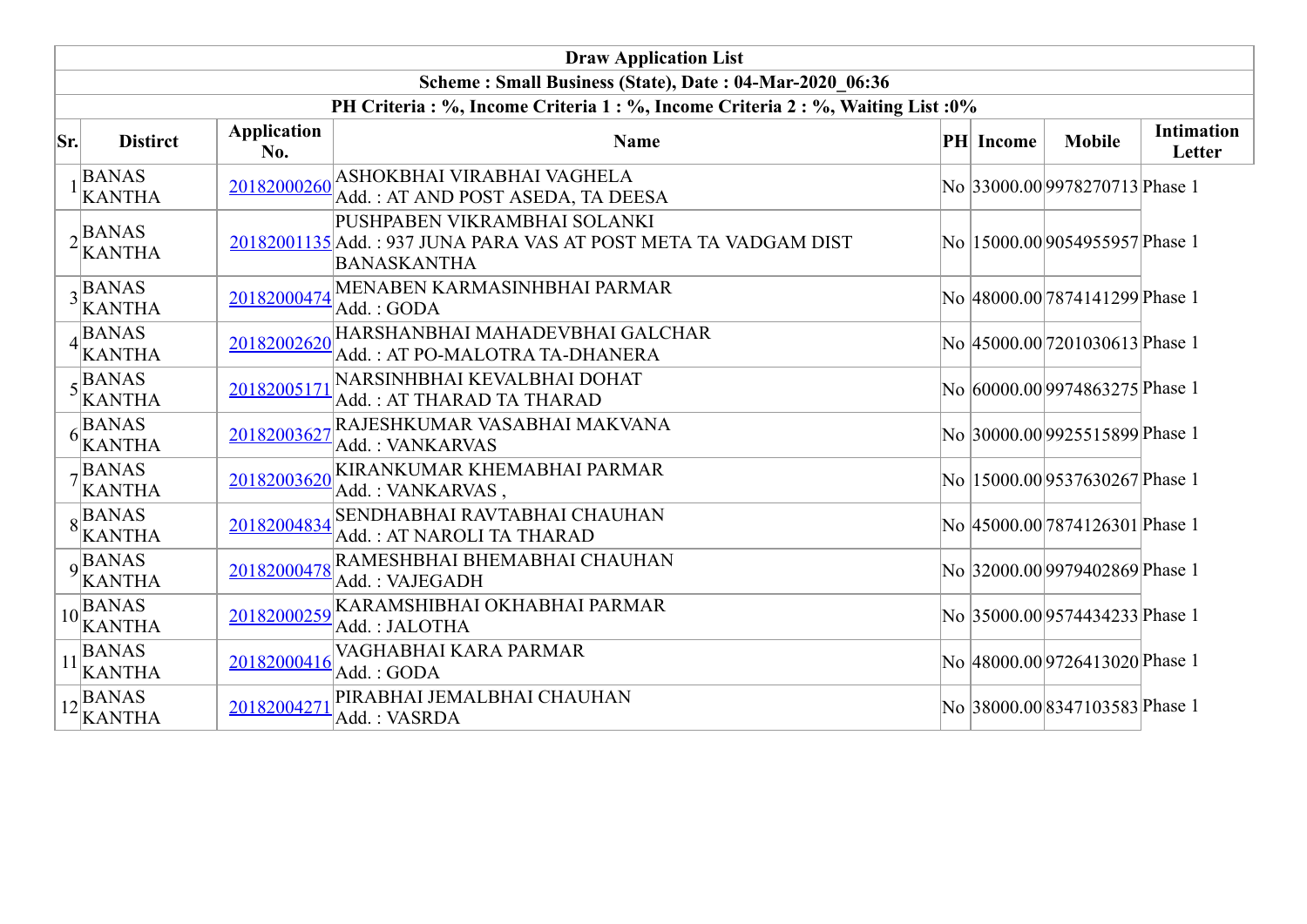|     | <b>Draw Application List</b>                                                     |                           |                                                                                                                                        |           |        |                                  |                      |  |  |  |
|-----|----------------------------------------------------------------------------------|---------------------------|----------------------------------------------------------------------------------------------------------------------------------------|-----------|--------|----------------------------------|----------------------|--|--|--|
|     | Scheme: Small Business (State), Date: 04-Mar-2020 06:36                          |                           |                                                                                                                                        |           |        |                                  |                      |  |  |  |
|     | PH Criteria : %, Income Criteria 1 : %, Income Criteria 2 : %, Waiting List : 0% |                           |                                                                                                                                        |           |        |                                  |                      |  |  |  |
| Sr. | <b>Distirct</b>                                                                  | <b>Application</b><br>No. | <b>Name</b>                                                                                                                            | <b>PH</b> | Income | <b>Mobile</b>                    | Intimation<br>Letter |  |  |  |
|     |                                                                                  |                           | MANISHABEN BHARATKUMAR PARMAR<br>1 VADODARA 20182001055 Add. : D-263 VAISHNAVPARK OPP M M VORA SHOWROOM DABHOI ROAD<br><b>VADODARA</b> | No        |        | 72000.00 9978134196 Phase 1      |                      |  |  |  |
|     |                                                                                  |                           | 2 VADODARA 20182003139 PRAKASHBHAI ARVINDBHAI VYAS<br>Add.: VANKAR FALIYU,RANU                                                         | No        |        | 30000.00 9913077552 Phase 1      |                      |  |  |  |
|     |                                                                                  |                           | 3 VADODARA 20182004907 BHUMIKABEN ROHITKUMAR CHAUHAN<br>Add.: 29 JALARAM NAGAR WAGHODIA ROAD BAPOD VADODARA 390019                     |           |        | No  100000.00 8156009777 Phase 1 |                      |  |  |  |
|     |                                                                                  |                           | SUNITA RANJITBHAI SOLANKI<br>4 VADODARA 20182000330 Add.: JAY AMBE NAGAR B/S GABBAR APP OPP AMBE MATA TEMP NEW<br>TULSIWADI VADODARA   | No        |        | 60000.00 9725425620 Phase 1      |                      |  |  |  |
|     | 5 VADODARA 20182000771                                                           |                           | VASANTBHAI CHIMANBHAI VAGHELA<br>Add.: ROHITVAS NR LIBARTY TOKIS PADRA                                                                 | No        |        | 5393.00 9998735056 Phase 1       |                      |  |  |  |
|     |                                                                                  |                           | 6 VADODARA 20182002248 VASANTBHAI JASHUBHAI ROHIT<br>Add. : AT PO SIMLI TA KARJAN DIST VADODARA PARMAR FALIYU                          | No        |        | 90000.00 9998375249 Phase 1      |                      |  |  |  |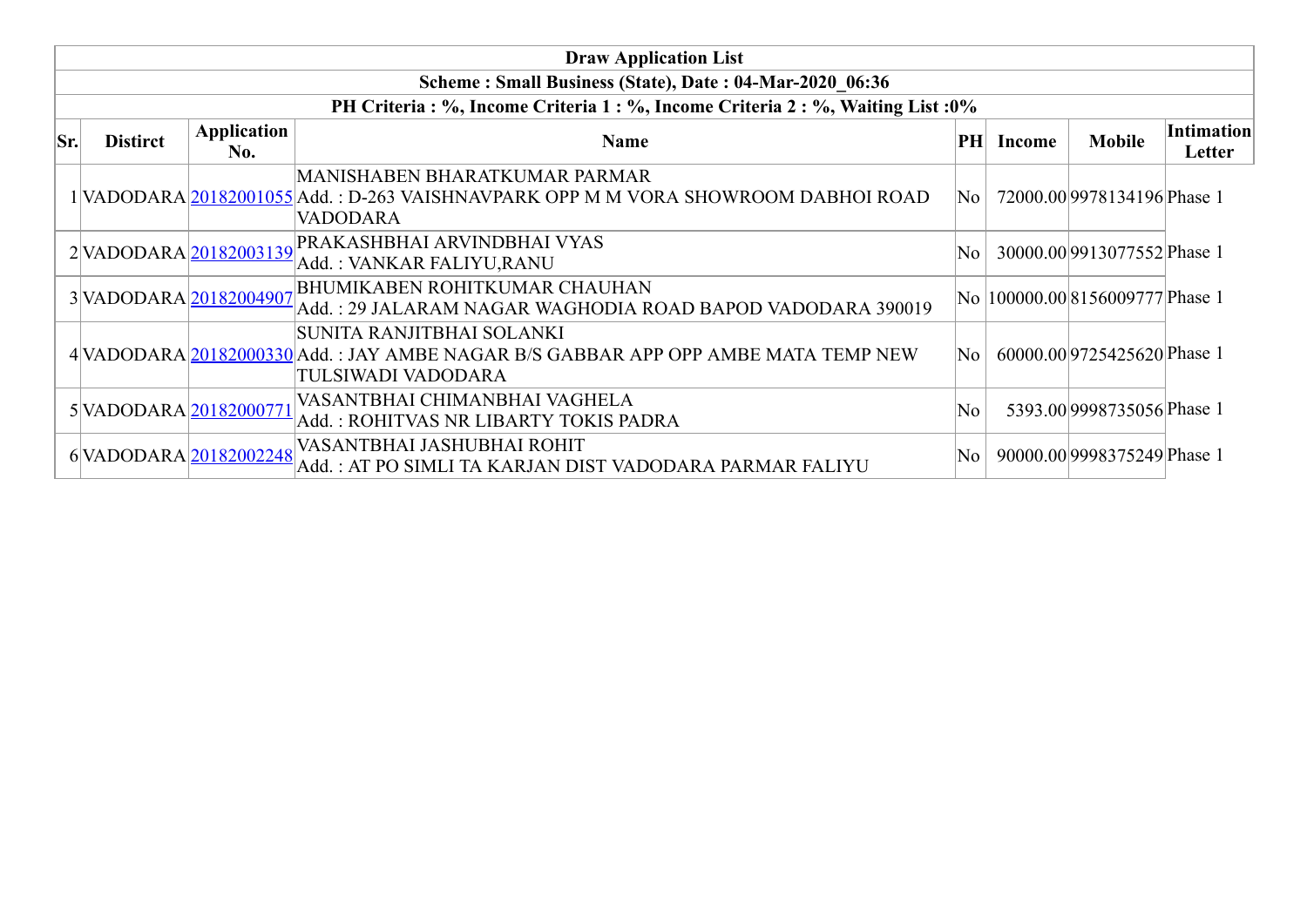|                 | <b>Draw Application List</b>                                                 |                    |                                                                                                            |  |                  |                                 |                             |  |  |  |
|-----------------|------------------------------------------------------------------------------|--------------------|------------------------------------------------------------------------------------------------------------|--|------------------|---------------------------------|-----------------------------|--|--|--|
|                 | Scheme: Small Business (State), Date: 04-Mar-2020 06:36                      |                    |                                                                                                            |  |                  |                                 |                             |  |  |  |
|                 | PH Criteria: %, Income Criteria 1: %, Income Criteria 2: %, Waiting List: 0% |                    |                                                                                                            |  |                  |                                 |                             |  |  |  |
| $\mathbf{S}$ r. | <b>Distirct</b>                                                              | Application<br>No. | <b>Name</b>                                                                                                |  | <b>PH Income</b> | <b>Mobile</b>                   | <b>Intimation</b><br>Letter |  |  |  |
|                 | 1 BHARUCH                                                                    | 20182004963        | <b>PRAKASHBHAI CHHAGANBHAI ROHIT</b><br>Add.: SUKAVANA POST LIMODARA TA JHAGADIA                           |  |                  | No 22000.00 7567054903 Phase 1  |                             |  |  |  |
|                 | 2BHARUCH                                                                     |                    | <b>JIGNESH PRASOTTAM BHAI</b><br>20182003160 Add.: 18, ROSHNI APARTMENT BHARUCHI NAKA ANKLESHWAR<br>393001 |  |                  | No  37000.00 9662350882 Phase 1 |                             |  |  |  |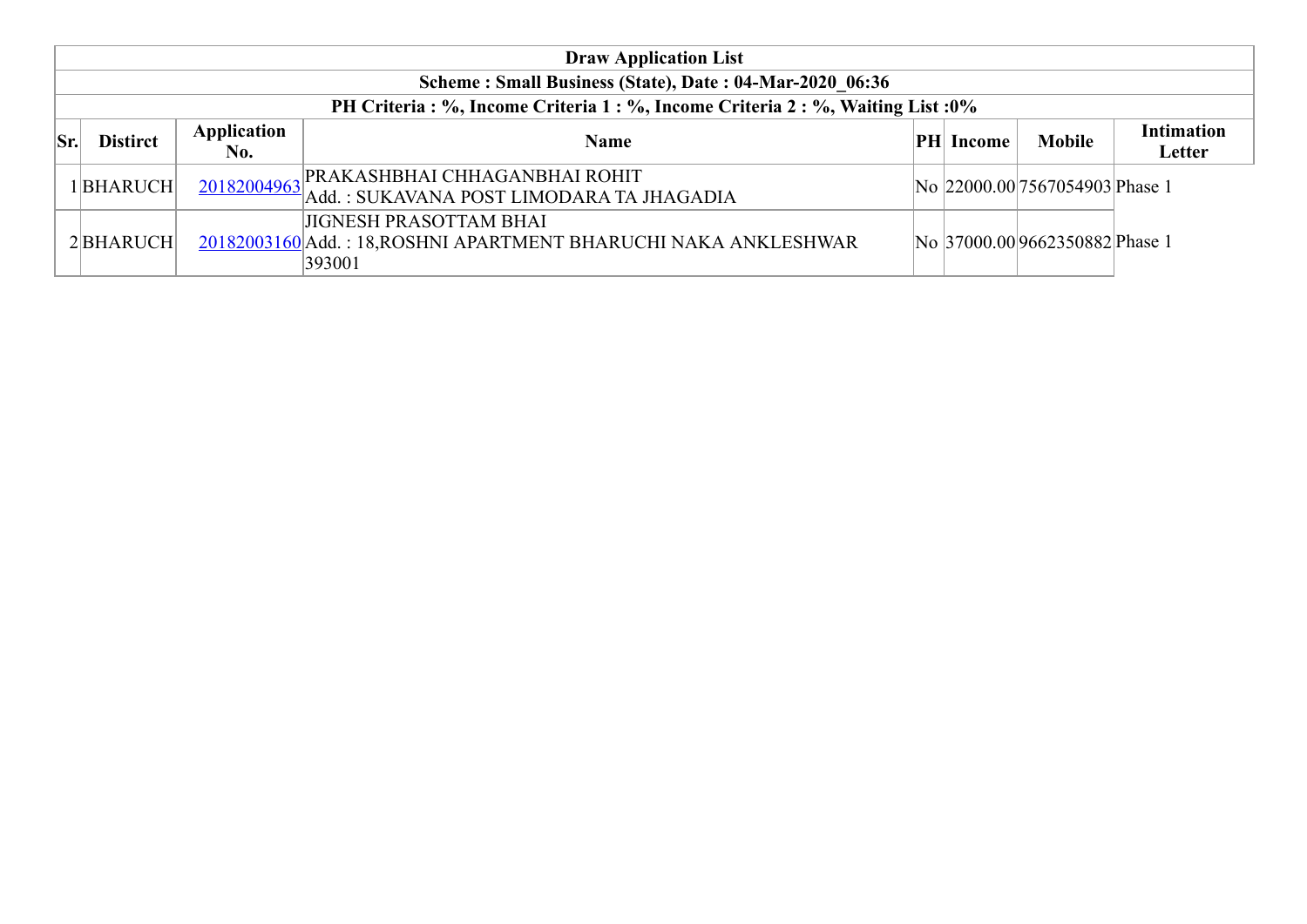| <b>Draw Application List</b>                                                 |                    |                                                                                                                                       |          |        |                                  |                             |  |  |  |  |
|------------------------------------------------------------------------------|--------------------|---------------------------------------------------------------------------------------------------------------------------------------|----------|--------|----------------------------------|-----------------------------|--|--|--|--|
| Scheme: Small Business (State), Date: 04-Mar-2020 06:36                      |                    |                                                                                                                                       |          |        |                                  |                             |  |  |  |  |
| PH Criteria: %, Income Criteria 1: %, Income Criteria 2: %, Waiting List: 0% |                    |                                                                                                                                       |          |        |                                  |                             |  |  |  |  |
| <b>Sr.</b> Distirct                                                          | Application<br>No. | <b>Name</b>                                                                                                                           | PH       | Income | <b>Mobile</b>                    | <b>Intimation</b><br>Letter |  |  |  |  |
|                                                                              | 1SURAT 20182004974 | KAMLESH LALAJIBHAI BABARIYA<br>Add.: 33, VISHRAM NAGAR SOCIETY, VED ROAD, SURAT                                                       | $\rm No$ |        | 96000.00 9624640888 Phase 1      |                             |  |  |  |  |
|                                                                              |                    | MAYANK HARISHBHAI PARMAR<br>2 SURAT 20182004841 Add.: 152, BAHUCHAR NAGAR SOCIETY, NEAR JOGANI MATA MANDIR, VED<br><b>ROAD, SURAT</b> |          |        | No  120000.00 9913191171 Phase 1 |                             |  |  |  |  |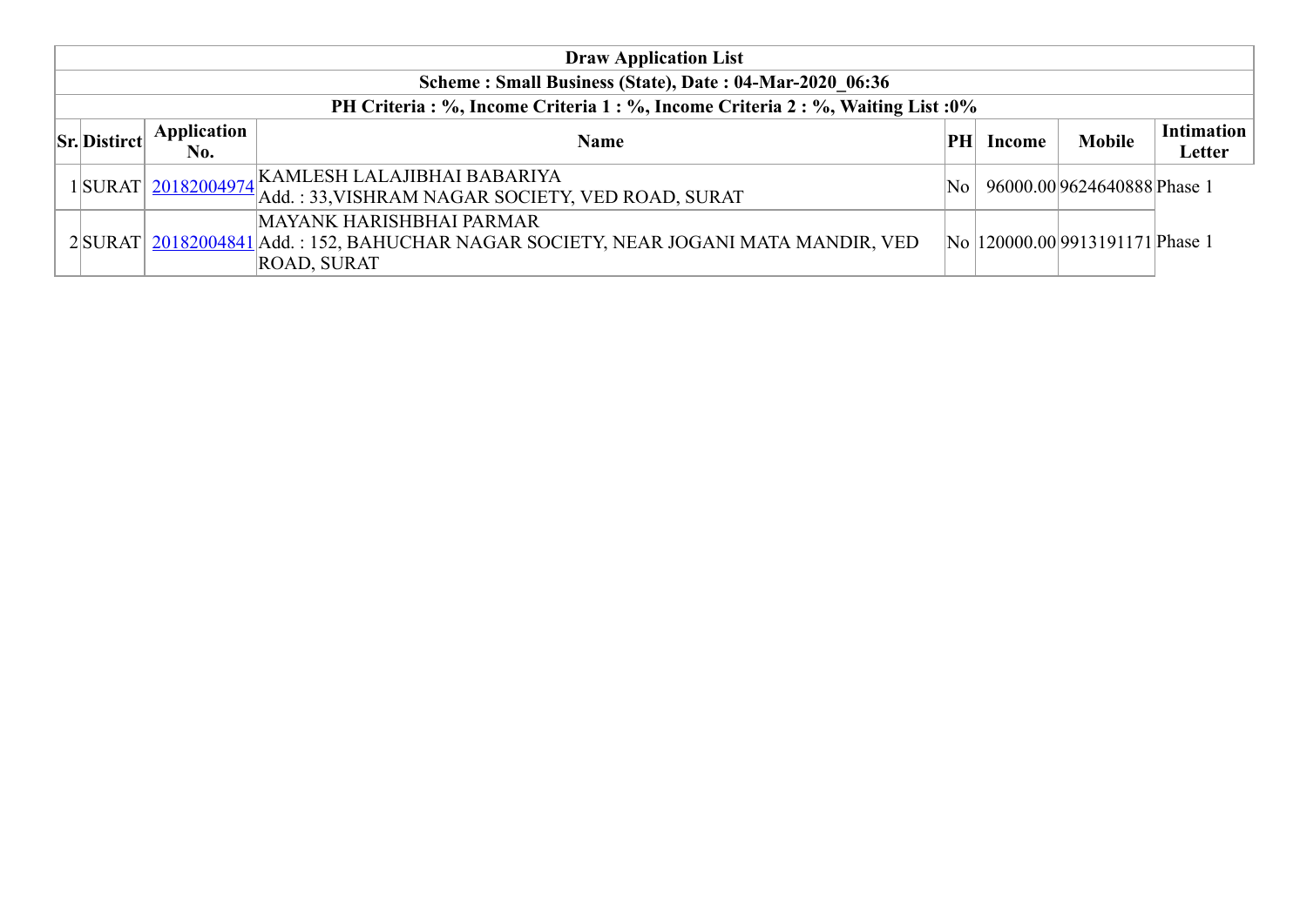| <b>Draw Application List</b>                                                     |                                     |                                                                                                                                   |  |                  |  |                                 |  |  |  |
|----------------------------------------------------------------------------------|-------------------------------------|-----------------------------------------------------------------------------------------------------------------------------------|--|------------------|--|---------------------------------|--|--|--|
| Scheme: Small Business (State), Date: 04-Mar-2020 06:36                          |                                     |                                                                                                                                   |  |                  |  |                                 |  |  |  |
| PH Criteria : %, Income Criteria 1 : %, Income Criteria 2 : %, Waiting List : 0% |                                     |                                                                                                                                   |  |                  |  |                                 |  |  |  |
|                                                                                  | <b>Sr.</b> Distirct Application No. | <b>Name</b>                                                                                                                       |  | <b>PH</b> Income |  | <b>Mobile</b> Intimation Letter |  |  |  |
| $1$ VALSAD                                                                       |                                     | 20182001047 KAMUBEN RAGHUBHAI ROHIT<br>20182001047 Add. : ROHITWAD BEHIND SWAMINARAYAN TEMPLE VAPI No 45000.00 9737527670 Phase 1 |  |                  |  |                                 |  |  |  |